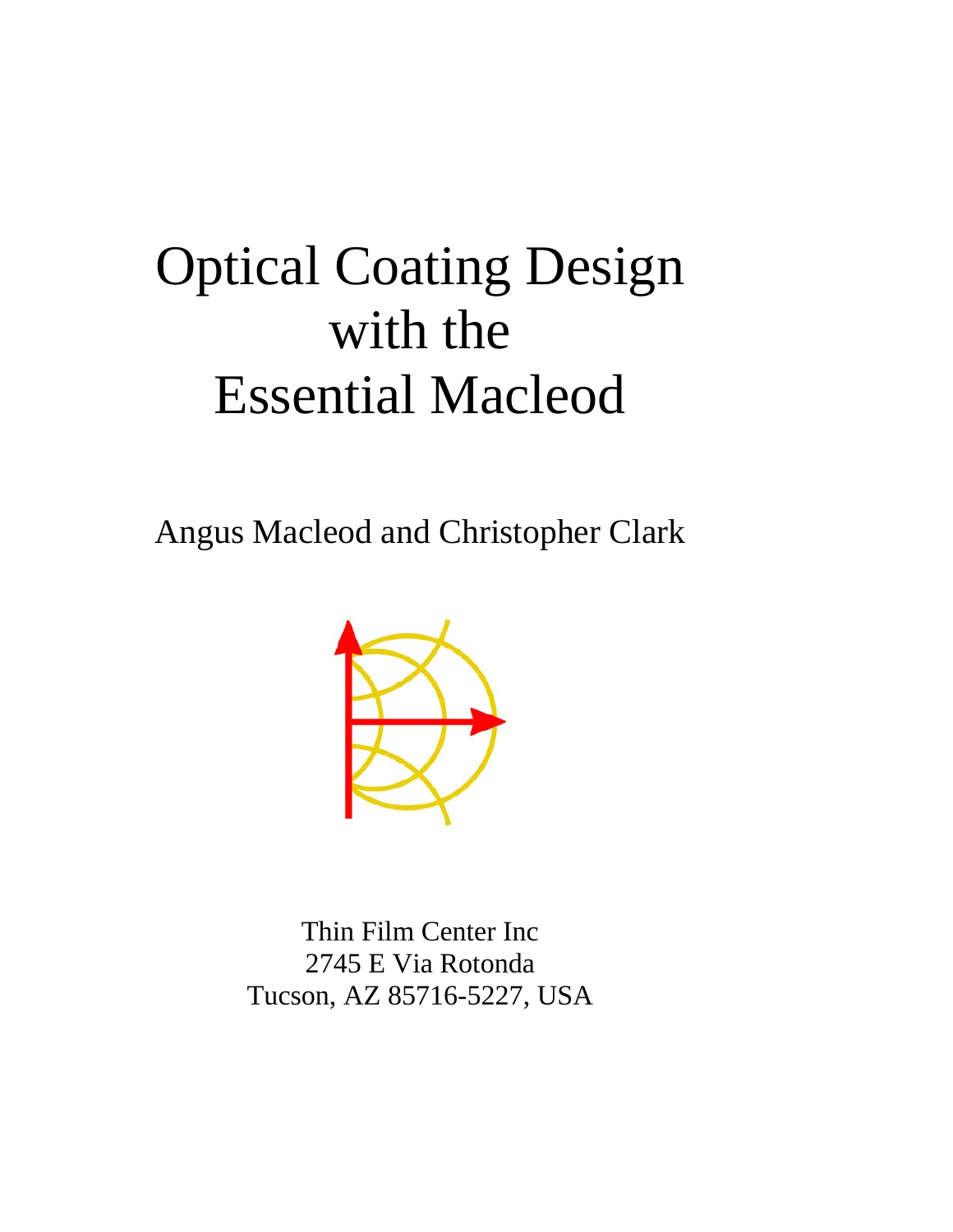# Contents

| 1              |      |        |                                               |  |
|----------------|------|--------|-----------------------------------------------|--|
| $\overline{c}$ |      |        |                                               |  |
|                | 2.1  |        |                                               |  |
|                | 2.2  |        |                                               |  |
|                | 2.3  |        |                                               |  |
|                | 2.4  |        |                                               |  |
|                | 2.5  |        |                                               |  |
| 3              |      |        |                                               |  |
| 4              |      |        |                                               |  |
|                | 4.1  |        |                                               |  |
|                | 4.2  |        |                                               |  |
|                | 4.3  |        |                                               |  |
|                | 4.4  |        |                                               |  |
|                | 4.5  |        |                                               |  |
|                |      | 4.5.1  | Materials Databases and Importing Materials45 |  |
|                |      | 4.5.2  |                                               |  |
|                |      | 4.5.3  |                                               |  |
|                | 4.6  |        |                                               |  |
|                | 4.7  |        |                                               |  |
|                | 4.8  |        |                                               |  |
|                | 4.9  |        |                                               |  |
|                | 4.10 |        |                                               |  |
|                |      | 4.10.1 |                                               |  |
|                |      | 4.10.2 |                                               |  |
|                |      | 4.10.3 |                                               |  |
|                |      | 4.10.4 |                                               |  |
|                |      | 4.10.5 |                                               |  |
|                |      | 4.10.6 |                                               |  |
|                | 4.11 |        |                                               |  |
|                |      | 4.11.1 |                                               |  |
|                |      | 4.11.2 |                                               |  |
|                |      | 4.11.3 |                                               |  |
|                |      | 4.11.4 |                                               |  |
|                | 4.12 |        |                                               |  |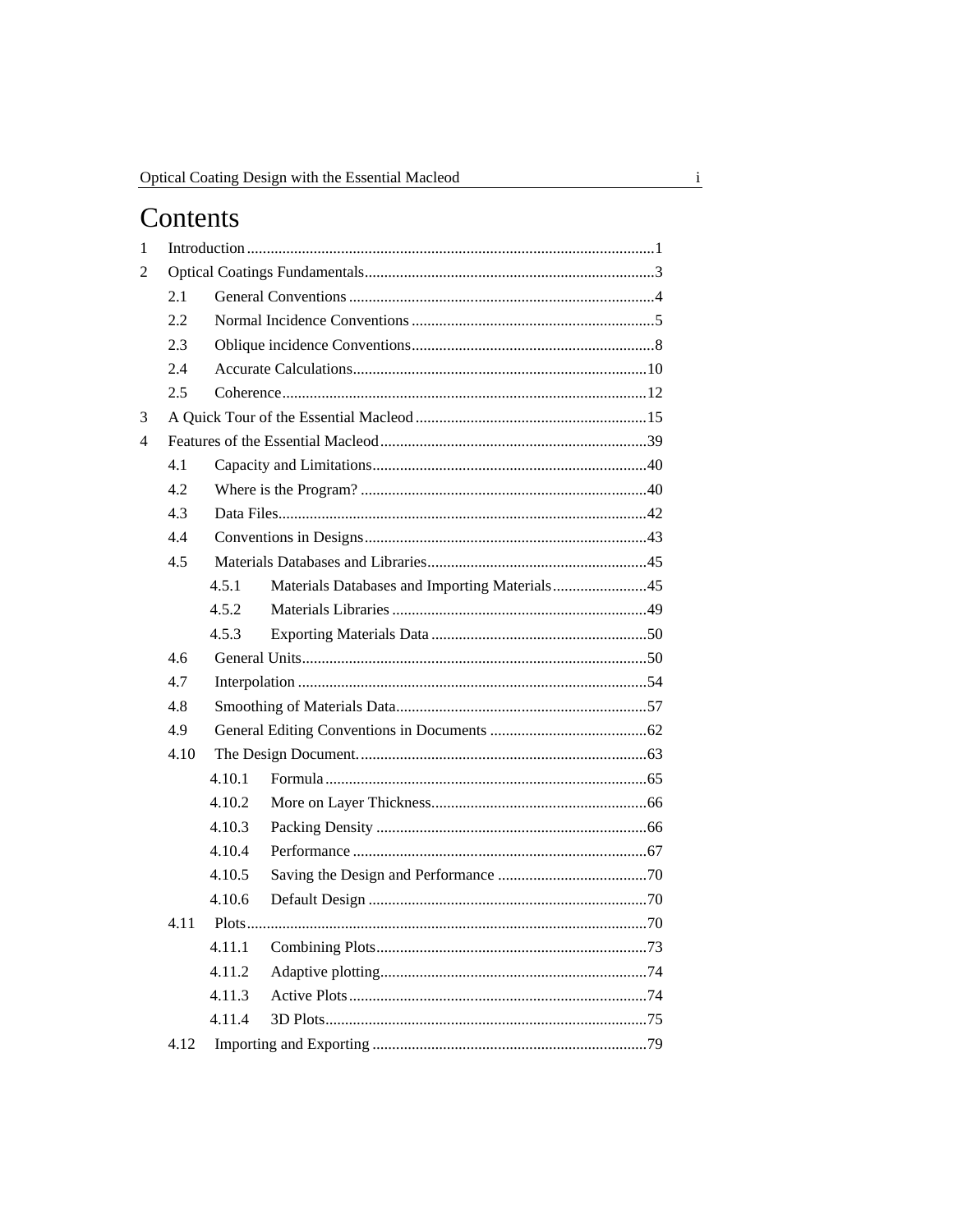|   |      | 4.12.1 |  |
|---|------|--------|--|
|   |      | 4.12.2 |  |
|   |      | 4.12.3 |  |
|   | 4.13 |        |  |
|   | 4.14 |        |  |
|   | 4.15 |        |  |
|   | 4.16 |        |  |
| 5 |      |        |  |
|   | 5.1  |        |  |
|   | 5.2  |        |  |
|   | 5.3  |        |  |
|   | 5.4  |        |  |
|   | 5.5  |        |  |
| 6 |      |        |  |
|   | 6.1  |        |  |
|   | 6.2  |        |  |
|   | 6.3  |        |  |
|   | 6.4  |        |  |
|   |      | 6.4.1  |  |
|   |      | 6.4.2  |  |
|   |      | 6.4.3  |  |
|   | 6.5  |        |  |
|   | 6.6  |        |  |
|   |      | 6.6.1  |  |
|   |      | 6.6.2  |  |
|   |      | 6.6.3  |  |
|   |      | 6.6.4  |  |
|   |      | 6.6.5  |  |
|   |      | 6.6.6  |  |
|   | 6.7  |        |  |
|   |      | 6.7.1  |  |
|   |      | 6.7.2  |  |
|   | 6.8  |        |  |
| 7 |      |        |  |
|   | 7.1  |        |  |
|   | 7.2  |        |  |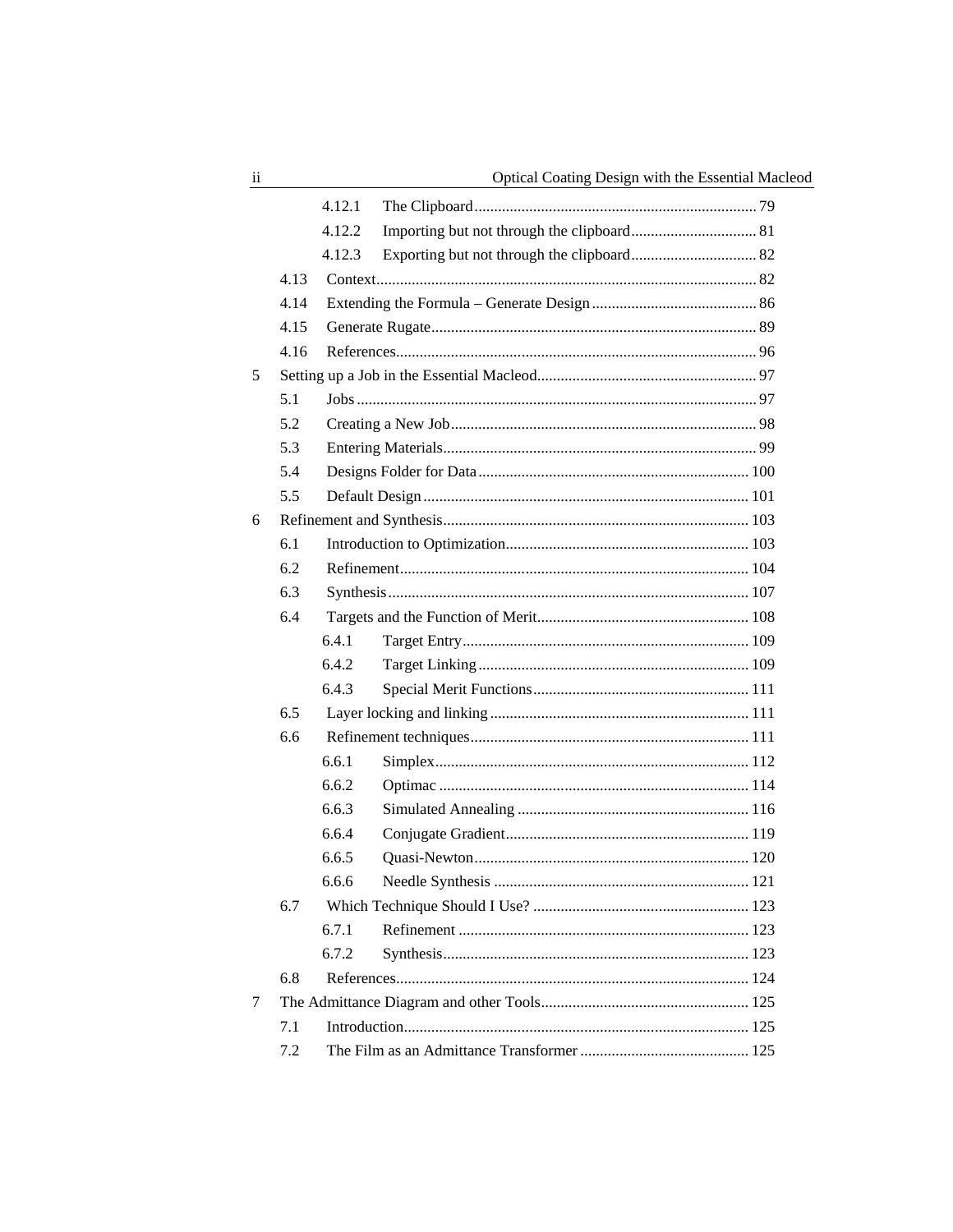|   |      | 7.2.1 |                                                           |  |
|---|------|-------|-----------------------------------------------------------|--|
|   |      | 7.2.2 |                                                           |  |
|   | 7.3  |       | Drawing an Admittance Locus in the Essential Macleod131   |  |
|   | 7.4  |       | Application to All-dielectric Antireflection Coatings 132 |  |
|   | 7.5  |       |                                                           |  |
|   | 7.6  |       |                                                           |  |
| 8 |      |       |                                                           |  |
|   | 8.1  |       |                                                           |  |
|   | 8.2  |       |                                                           |  |
|   | 8.3  |       |                                                           |  |
|   | 8.4  |       |                                                           |  |
|   | 8.5  |       |                                                           |  |
|   | 8.6  |       |                                                           |  |
|   | 8.7  |       |                                                           |  |
|   | 8.8  |       |                                                           |  |
|   | 8.9  |       |                                                           |  |
|   | 8.10 |       |                                                           |  |
|   | 8.11 |       |                                                           |  |
|   | 8.12 |       |                                                           |  |
|   | 8.13 |       | Broad Band Eight Layer Antireflection Coating175          |  |
|   | 8.14 |       | Broad Band Twenty-Five Layer Antireflection Coating177    |  |
|   | 8.15 |       |                                                           |  |
|   | 8.16 |       |                                                           |  |
|   | 8.17 |       |                                                           |  |
|   | 8.18 |       |                                                           |  |
|   | 8.19 |       |                                                           |  |
|   | 8.20 |       |                                                           |  |
|   | 8.21 |       |                                                           |  |
|   | 8.22 |       |                                                           |  |
|   | 8.23 |       |                                                           |  |
|   | 8.24 |       |                                                           |  |
|   | 8.25 |       |                                                           |  |
|   | 8.26 |       |                                                           |  |
|   | 8.27 |       |                                                           |  |
|   | 8.28 |       |                                                           |  |
|   | 8.29 |       |                                                           |  |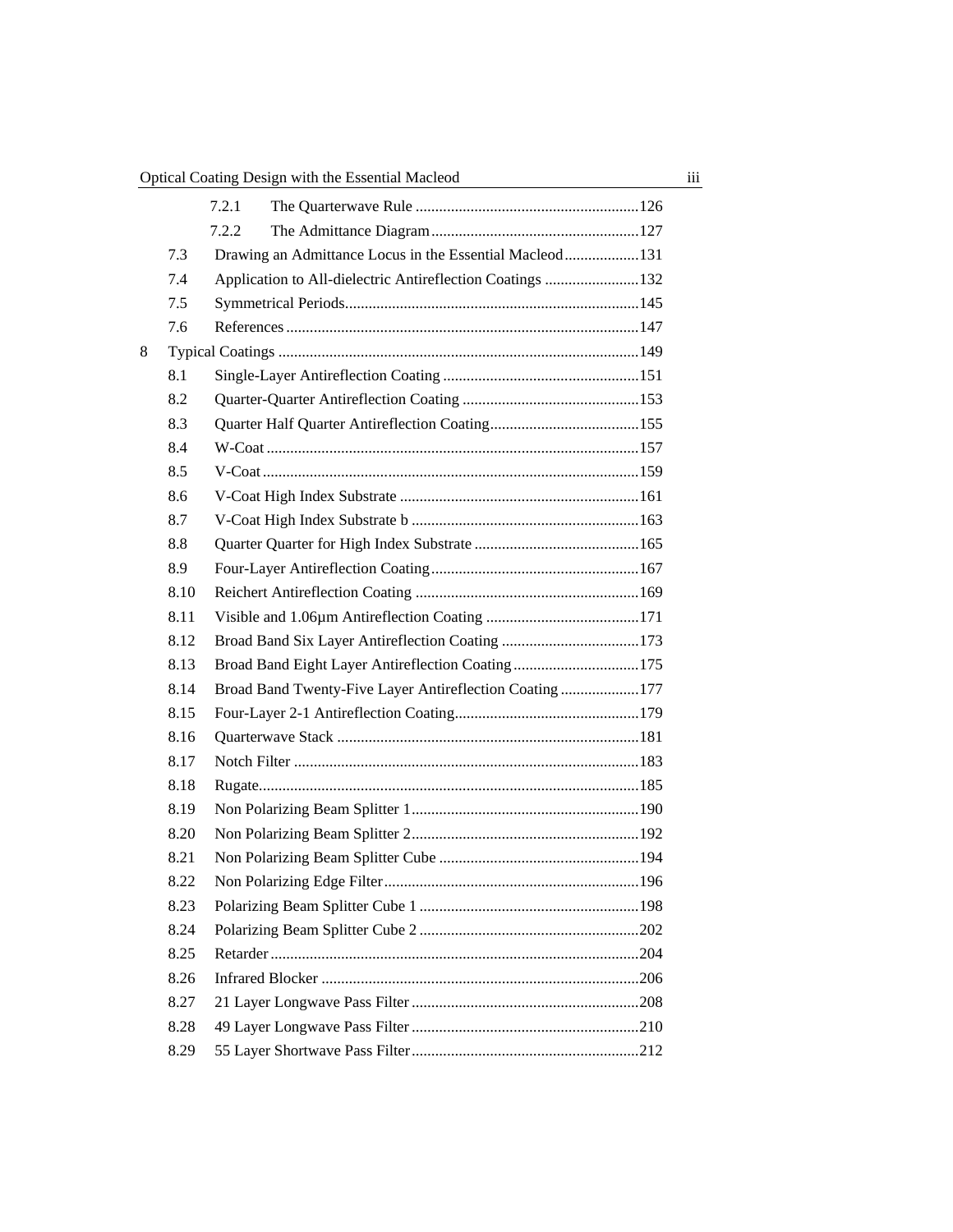|    | 8.30 |  |
|----|------|--|
|    | 8.31 |  |
|    | 8.32 |  |
|    | 8.33 |  |
|    | 8.34 |  |
|    | 8.35 |  |
|    | 8.36 |  |
|    | 8.37 |  |
|    | 8.38 |  |
|    | 8.39 |  |
|    | 8.40 |  |
|    | 8.41 |  |
| 9  |      |  |
|    | 9.1  |  |
|    | 9.2  |  |
|    | 9.3  |  |
|    | 9.4  |  |
|    | 9.5  |  |
|    | 9.6  |  |
| 10 |      |  |
|    | 10.1 |  |
|    | 10.2 |  |
|    | 10.3 |  |
|    | 10.4 |  |
|    | 10.5 |  |
|    | 10.6 |  |
|    | 10.7 |  |
| 11 |      |  |
|    | 11.1 |  |
|    | 11.2 |  |
|    | 11.3 |  |
|    | 11.4 |  |
|    | 11.5 |  |
|    | 11.6 |  |
|    | 11.7 |  |
|    | 11.8 |  |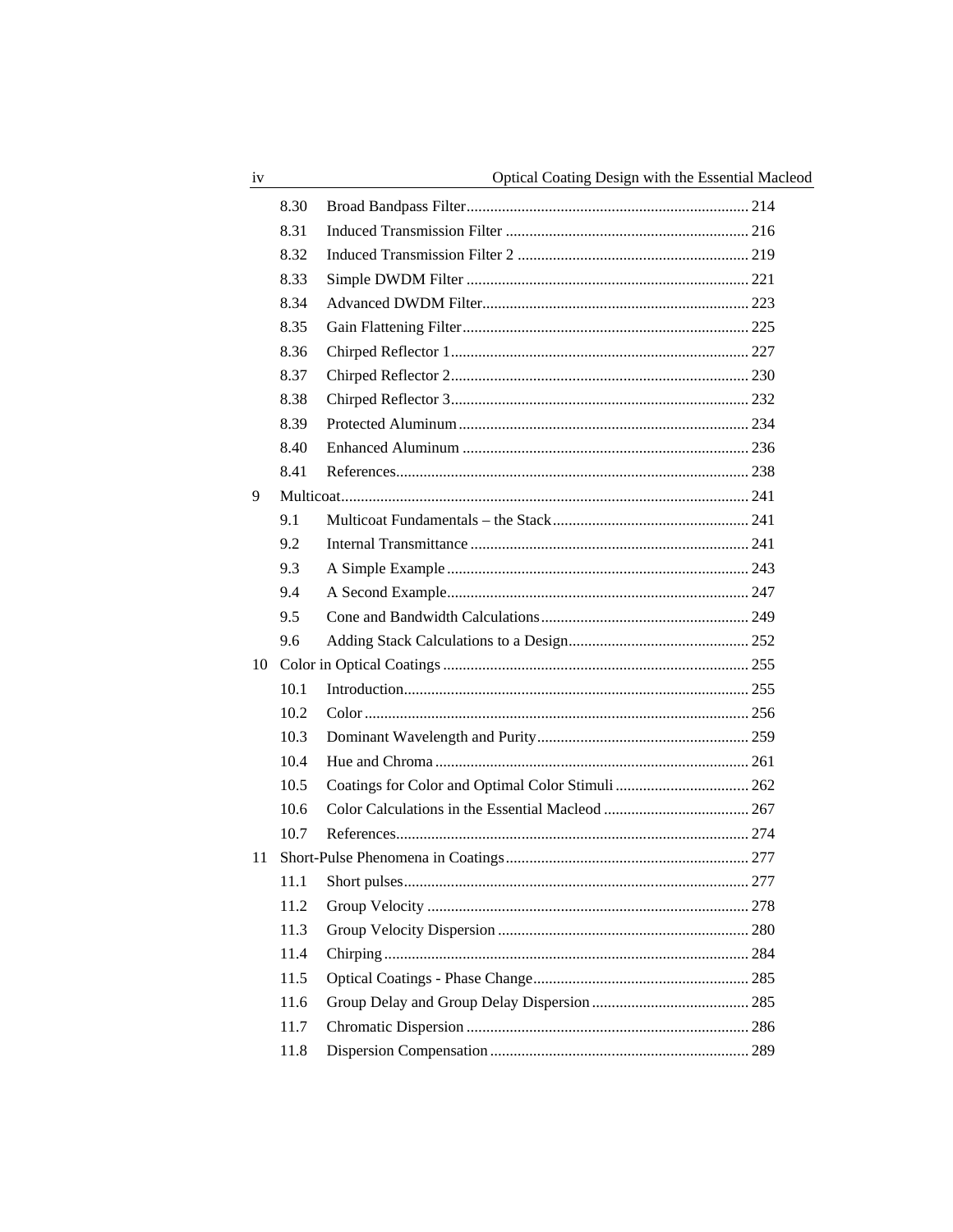|    | 11.9  |                                                      |  |  |
|----|-------|------------------------------------------------------|--|--|
|    | 11.10 |                                                      |  |  |
| 12 |       |                                                      |  |  |
|    | 12.1  |                                                      |  |  |
|    | 12.2  | Tools for Error Analysis in the Essential Macleod308 |  |  |
|    |       | 12.2.1                                               |  |  |
|    |       | 12.2.2                                               |  |  |
|    |       | 12.2.3                                               |  |  |
|    | 12.3  |                                                      |  |  |
| 13 |       |                                                      |  |  |
|    | 13.1  |                                                      |  |  |
|    | 13.2  |                                                      |  |  |
| 14 |       |                                                      |  |  |
|    | 14.1  |                                                      |  |  |
|    | 14.2  |                                                      |  |  |
|    | 14.3  |                                                      |  |  |
|    | 14.4  |                                                      |  |  |
|    | 14.5  |                                                      |  |  |
|    | 14.6  |                                                      |  |  |
|    | 14.7  |                                                      |  |  |
| 15 |       |                                                      |  |  |
|    | 15.1  |                                                      |  |  |
|    | 15.2  |                                                      |  |  |
|    | 15.3  |                                                      |  |  |
|    | 15.4  |                                                      |  |  |
|    | 15.5  |                                                      |  |  |
|    | 15.6  |                                                      |  |  |
| 16 |       |                                                      |  |  |
|    | 16.1  | Temperature-Induced Shifts in Optical Properties 373 |  |  |
|    | 16.2  |                                                      |  |  |
|    | 16.3  |                                                      |  |  |
|    |       | 16.3.1                                               |  |  |
|    |       | 16.3.2                                               |  |  |
|    | 16.4  |                                                      |  |  |
| 17 |       |                                                      |  |  |
|    | 17.1  |                                                      |  |  |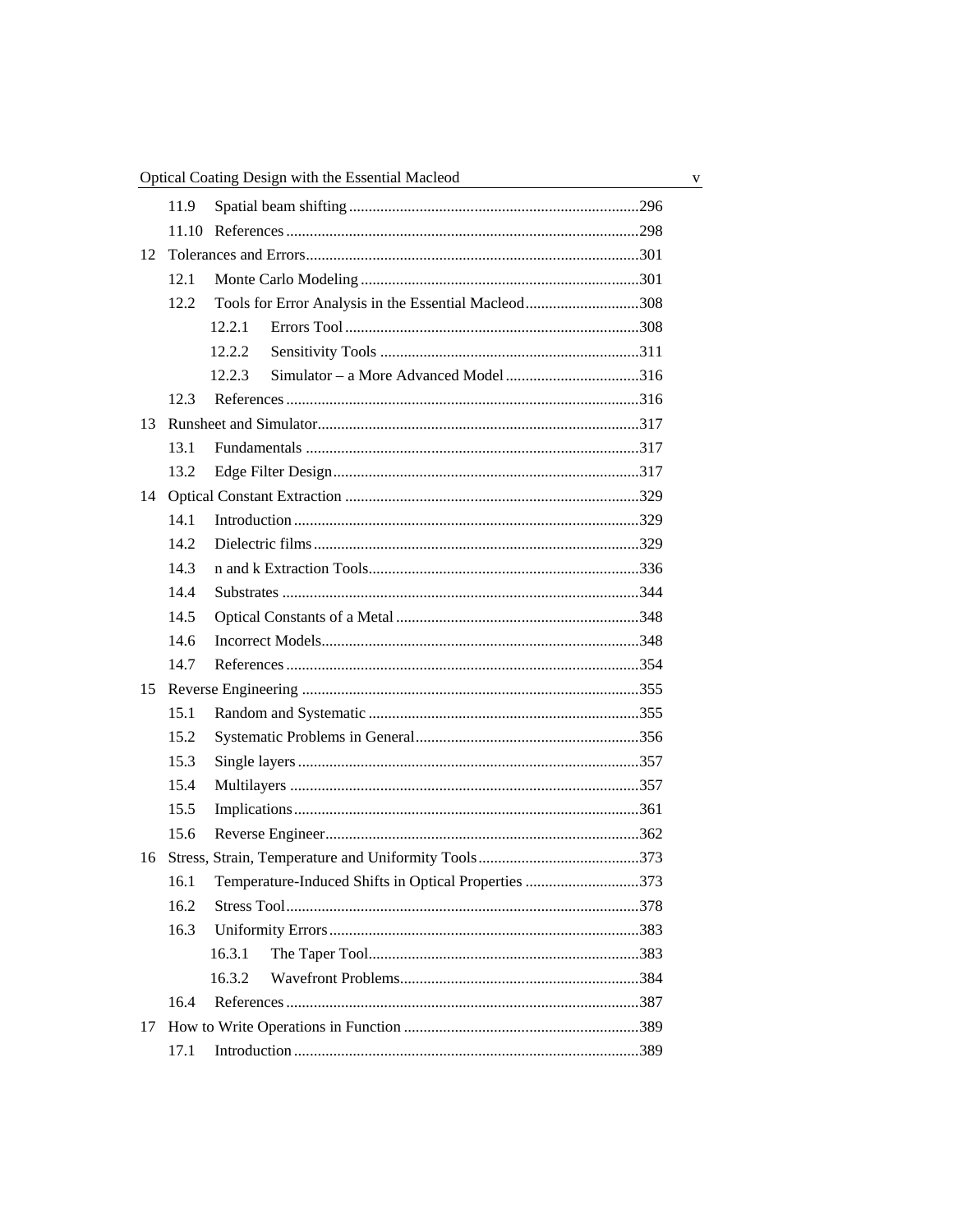|    | 17.2  |         |  |  |
|----|-------|---------|--|--|
| 18 |       |         |  |  |
|    | 18.1  |         |  |  |
|    | 18.2  |         |  |  |
|    | 18.3  |         |  |  |
|    | 18.4  |         |  |  |
|    |       | 18.4.1  |  |  |
|    |       | 18.4.2  |  |  |
|    |       | 18.4.3  |  |  |
|    |       | 18.4.4  |  |  |
|    |       | 18.4.5  |  |  |
|    |       | 18.4.6  |  |  |
|    | 18.5  |         |  |  |
|    |       | 18.5.1  |  |  |
|    |       | 18.5.2  |  |  |
|    |       | 18.5.3  |  |  |
|    | 18.6  |         |  |  |
|    |       | 18.6.1  |  |  |
|    |       | 18.6.2  |  |  |
|    | 18.7  |         |  |  |
|    | 18.8  |         |  |  |
|    | 18.9  |         |  |  |
|    | 18.10 |         |  |  |
|    | 18.11 |         |  |  |
|    | 18.12 |         |  |  |
|    |       | 18.12.1 |  |  |
|    |       | 18.12.2 |  |  |
|    |       | 18.12.3 |  |  |
|    |       | 18.12.4 |  |  |
|    |       | 18.12.5 |  |  |
|    |       | 18.12.6 |  |  |
|    |       | 18.12.7 |  |  |
|    | 18.13 |         |  |  |
| 19 |       |         |  |  |
|    | 19.1  |         |  |  |
|    | 19.2  |         |  |  |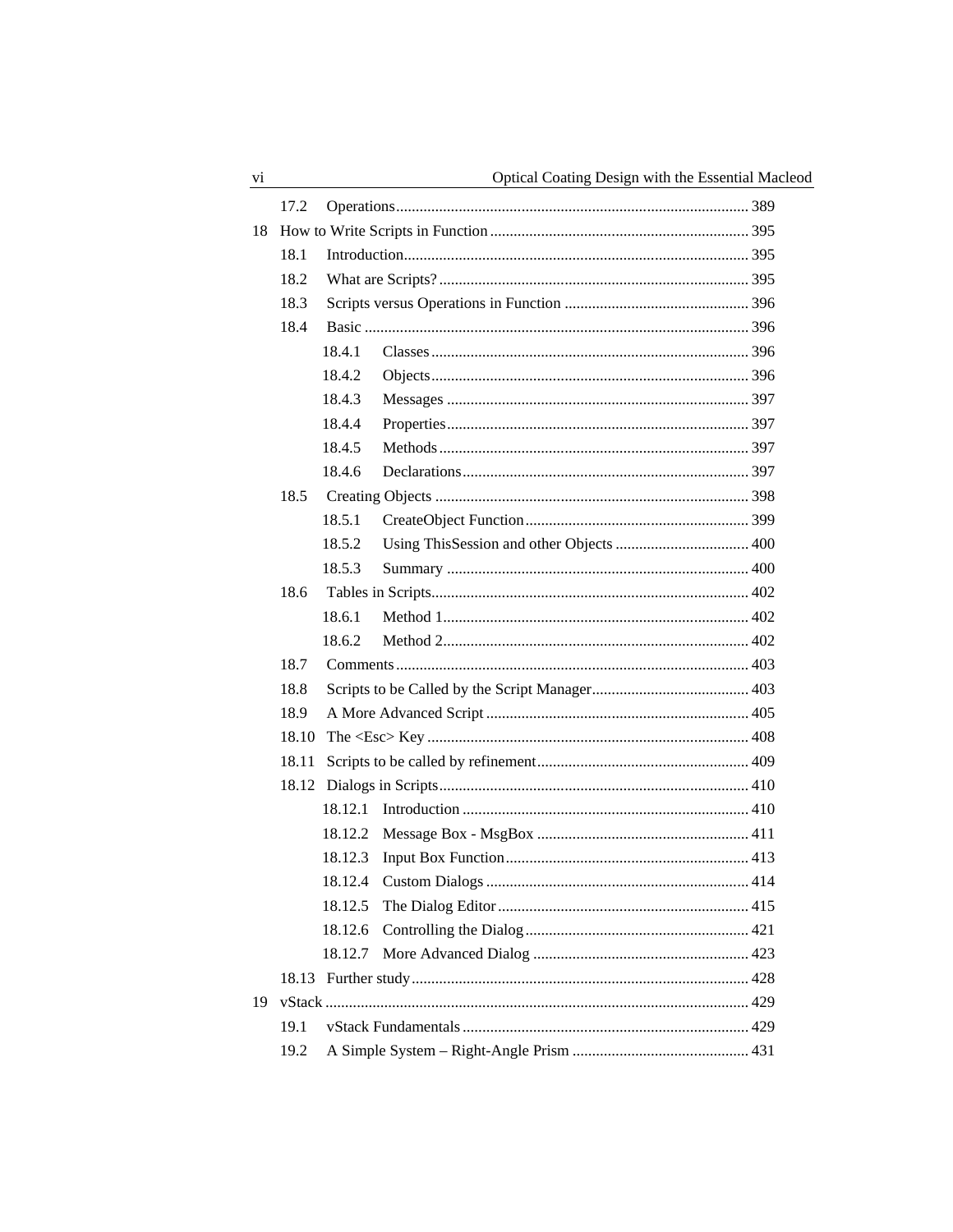|    | 19.3 |  |
|----|------|--|
|    | 19.4 |  |
|    | 19.5 |  |
|    | 19.6 |  |
|    | 19.7 |  |
| 20 |      |  |
|    | 20.1 |  |
|    | 20.2 |  |
|    | 20.3 |  |
|    | 20.4 |  |
|    | 20.5 |  |
|    | 20.6 |  |
|    | 20.7 |  |
|    | 20.8 |  |
| 21 |      |  |
|    | 21.1 |  |
|    | 21.2 |  |
|    | 21.3 |  |
|    | 21.4 |  |
|    | 21.5 |  |
|    | 21.6 |  |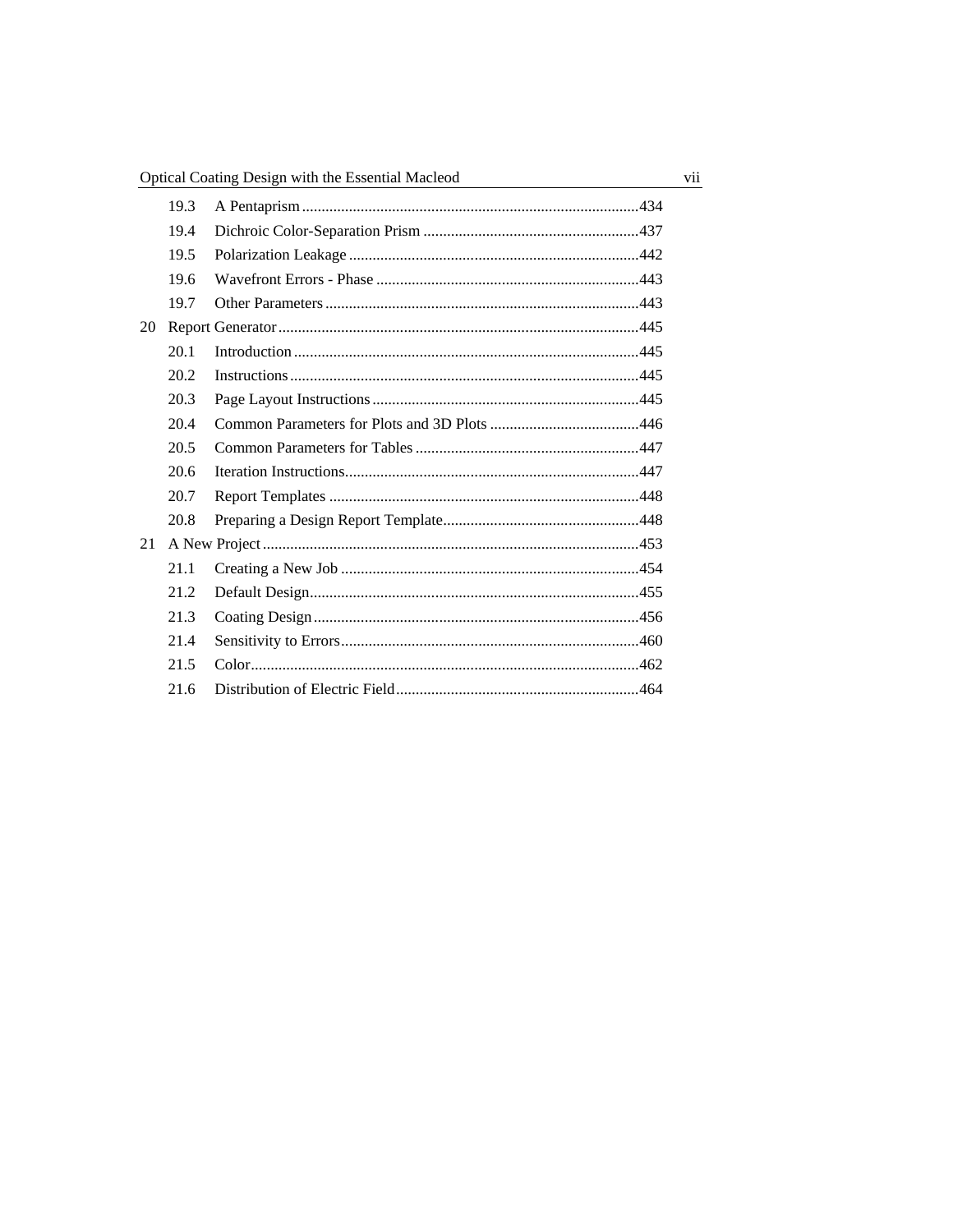### <span id="page-8-0"></span>**1 Introduction**

Computer-aided design means exactly what it says. The computer is used to help in the design process not to take it over. The inspiration, the knowledge, the experience, the enthusiasm and the direction, are all brought to the process by the designer. However, design also includes tasks that are tedious, time-consuming, frequently repetitive and often involving such a volume of calculation as to be impossible to accomplish without assistance. The computer carries out these tasks effortlessly and tirelessly. It remembers everything that it is instructed to remember. It answers "what if" questions virtually immediately. It is almost the perfect personal assistant to the designer.

The word "almost" is used because the computer as assistant must be instructed in its tasks. Without instructions it will do nothing. The instruction may be simply the pressing of a particular key or the selection of a menu item, but it must, nevertheless, be given. Also at this current state of the art the instructions must usually be given in rather closely defined and limited ways. Otherwise they will not be understood and acted upon.

This book concentrates on the assistance that the computer can offer to the designer and on the communication between designer and computer. It is directed specifically at the Essential Macleod package and, therefore, emphasizes that particular interface. However, much of the material is more general in its application.

The manual supplied with the software is comprehensive but there is a difference between knowledge of a manual and actually being able effectively to use a software package. We can liken it to the understanding of an instruction book on driving a car and the ability to use the car to travel from A to B. The Essential Macleod software for the design and analysis of optical coatings is designed to be easy to use. There are all kinds of features that make problem solving easy and even enjoyable. No matter how comprehensive the manual, it really cannot substitute for a tutorial that covers tips, tricks, techniques, and examples. Note, however, that the manual is complete. It covers everything in the software. This book is not intended to compete with the manual but rather to supplement it. The manual tells you what the software does. This book tells you rather what you can do with the software.

The book assumes some knowledge of optical coatings. However, it starts with the fundamental definitions, sign conventions, and the like, because the structure of everything that follows depends on them. Many of the terms can be defined and expressions written in different ways that are equally valid, but also incompatible.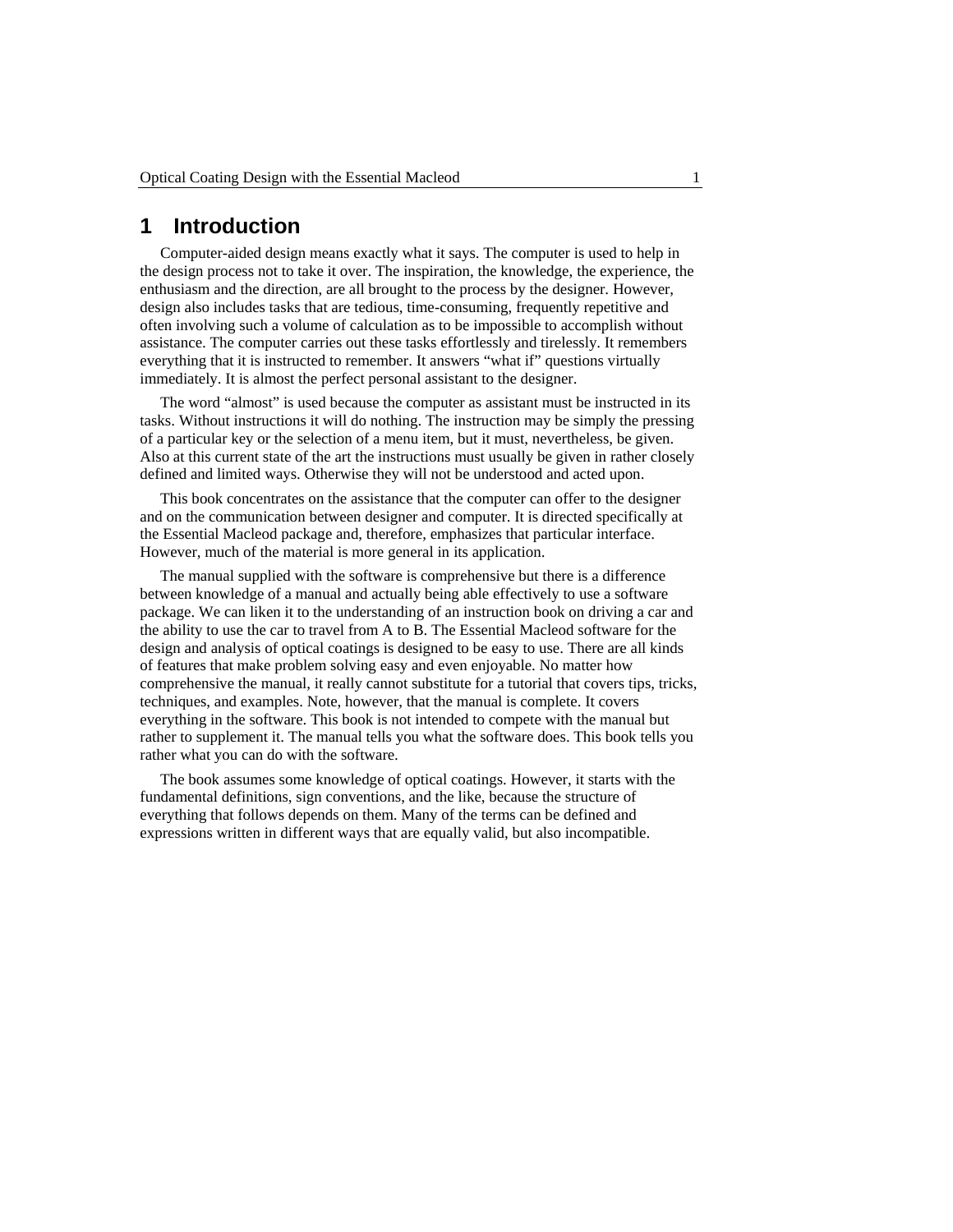#### <span id="page-9-0"></span>**2.5 Coherence**

The concept of coherence is important in all interference phenomena and, therefore, in thin film optics. When two ideal beams of light of identical frequency but with phase difference  $\varphi$ , are combined, the irradiance of the sum can be written

$$
I = I_1 + I_2 + 2\sqrt{I_1 I_2} \cos \varphi
$$
 (2.36)

The cosine term is known as the interference term and it can be either positive or negative, depending on *φ*. Now let the two ideal light rays each be replaced by a bundle of rays. The interference term that results will be the sum of a large number of like terms, each with a different  $\varphi$ . If the interference term that results is essentially undiminished then we term this combination of rays coherent. Should the interference term disappear, then the term is incoherent. Partially coherent is the term we employ when the interference term is diminished but not eliminated. The two most important cases are the coherent case and the incoherent case and we limit this discussion to these. Although the incoherent case is simply the coherent case integrated over a sufficiently wide range of parameters to eliminate the interference effects, it is usual to calculate those components that clearly support incoherent beam combination by simply summing the irradiances.

How can we recognize when the beam combination should use the incoherent summation? Here the concept of coherence length can be very useful.

Let us express our primary light in terms of its spectral components and let the spectrum be a continuous band of wavelengths centered on  $\lambda$  and with a bandwidth of  $\Delta\lambda$ . We produce interference fringes using this light with a variable path difference. Each elemental wavelength will produce its own set of fringes and as we increase the path difference the fringes will be smeared out and the contrast will fall. The path difference at that point where they just disappear will be a measure of the coherence length. We can define the point as that where the fringes will become smeared out over the interval between fringes. In other words, a fringe of order *m* at the smallest wavelength will just coincide with one of order *m*-1 at the longest wavelength.

Path difference = 
$$
m\left(\lambda - \frac{\Delta\lambda}{2}\right) = (m-1)\left(\lambda + \frac{\Delta\lambda}{2}\right)
$$
 (2.37)

and some mild analysis arrives at the result

Coherence length = 
$$
\left(m - \frac{1}{2}\right) \cdot \lambda = \frac{\lambda^2}{\Delta \lambda}
$$
 (2.38)

This is an exceptionally important and useful result. The coherence time will be this result divided by the velocity of light. Since these are all vacuum wavelengths, the coherence length is automatically referred to vacuum and the coherence time will be given by

$$
Coherence time = \frac{\lambda^2}{c\Delta\lambda}
$$
 (2.39)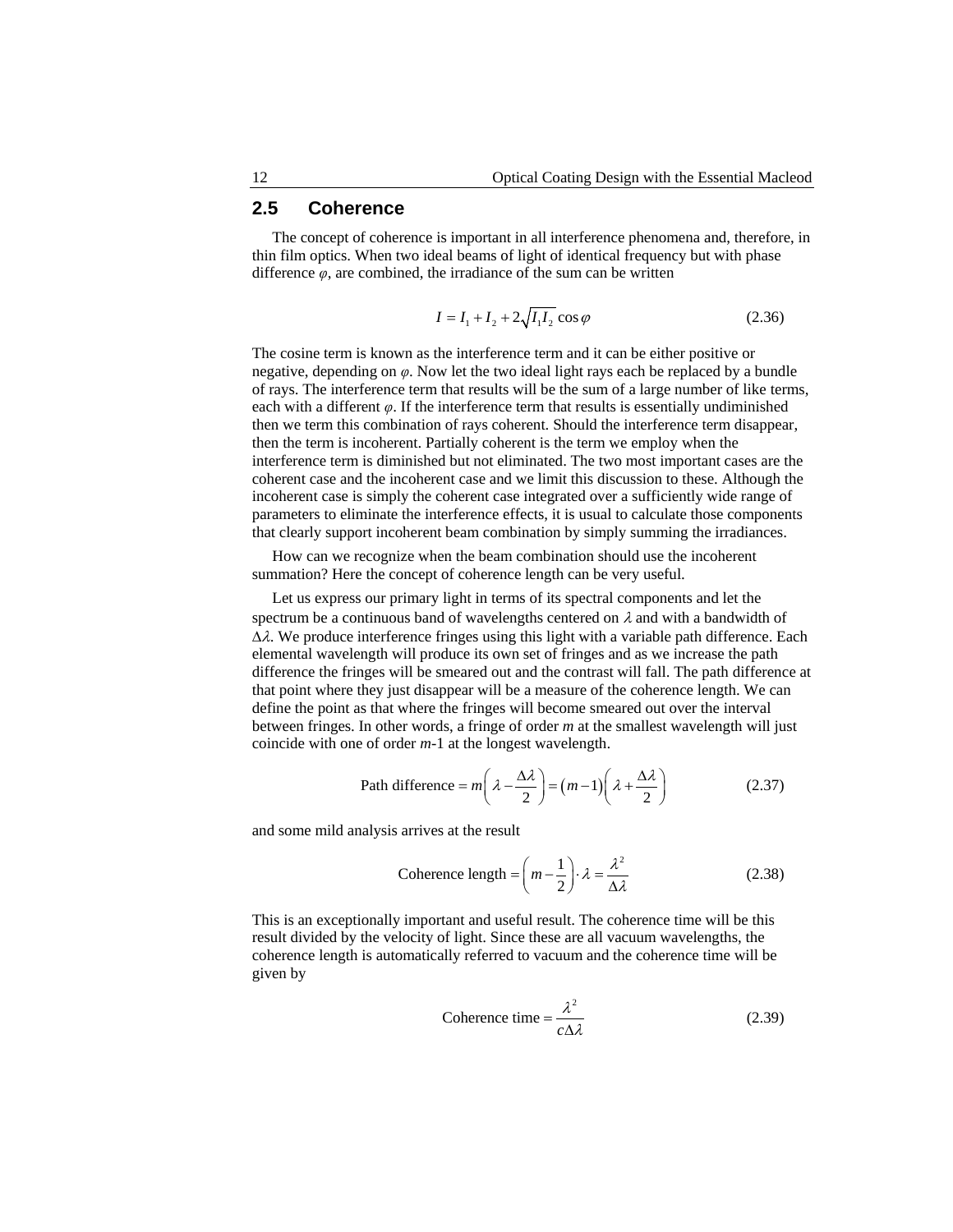where *c* is 299.792458 nm/fs.

Cones of illumination also have coherence effects and we can calculate an effective coherence length that can be useful. If  $\mathcal{G}$  is the cone semiangle and the cone axis is at normal incidence then, using an approximate two-dimensional model, we can rewrite (2.37) as:

$$
m\lambda = (m+1)\lambda\cos\theta\tag{2.40}
$$

and a similar extraction process yields:

$$
\text{Coherence length} = m\lambda = \frac{\lambda \cos \theta}{1 - \cos \theta} \approx \frac{2\lambda}{\theta^2} \qquad (2.41)
$$

or, if  $\theta$  is given in degree

$$
\text{Coherence length} = \frac{7 \times 10^3 \lambda}{g^2} \tag{2.42}
$$

Coherence length should not be thought of as an exceedingly precise parameter. Fringes fade away rather than abruptly disappear. Nevertheless it is an exceptionally useful concept. We can estimate the coherence length in any system and if it is less than the path difference we can safely use the incoherent combination. If it is greater than the path difference we should use the coherent calculation, if necessary, integrating over the particular range of wavelengths or angles of incidence to give the partially coherent case. A coherence length that is an order of magnitude greater than twice the optical thickness of the film (remember the path difference is twice the optical thickness) will safely indicate the coherent case. We can see from (2.38) and (2.42) that for values of bandwidth of around 1nm and cone angles of  $1^{\circ}$  or so, the coherence length will normally be much greater than the path difference in our thin films (although very narrow-band filters may show a perceptible effect) while less than the path difference corresponding to a substrate of a few millimetres in thickness. Thus we shall usually treat substrates and similar components as supporting the incoherent case and our thin film coatings as supporting the coherent case.

Bandwidth and cone tools are available in the Essential Macleod as part of the calculations in a Stack document. They will be described later in Sectio[n 9.5.](#page--1-77)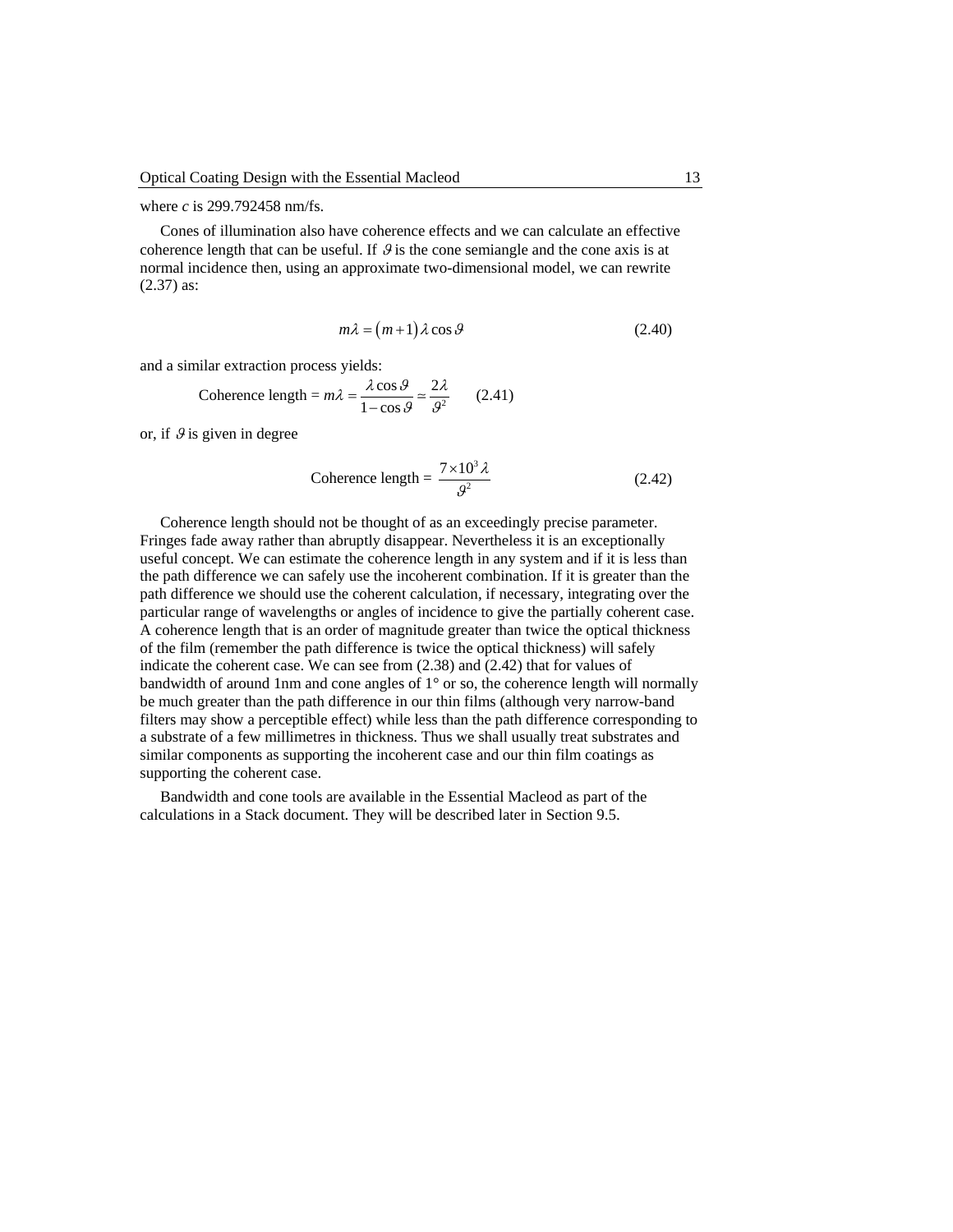

Figure 7-1. Calculated reflectance of a 2.00 index film on a substrate of index 1.52 in air of index 1.00.

#### <span id="page-11-1"></span><span id="page-11-0"></span>**7.2.2 The Admittance Diagram**

We can imagine that we are gradually depositing a thin-film coating and that we measure all the time the surface admittance at the front of the growing coating. The record of the surface admittance will be a continuous one because of the continuity conditions on tangential electric and magnetic fields at any boundary. Except in the special cases of the previous section, the admittance will normally be complex, and its values will form a continuous locus in the complex plane. This locus is known as the *admittance locus* and the complete diagram as the *admittance diagram*.

Since the surface admittance of any plane parallel to the interfaces depends only on the structure to the rear of the plane, the admittance diagram can also be considered to be the record of the variation of the surface admittance of the plane as it is moved smoothly through the coating from back to front. It is essentially a graphical representation of the calculation of the properties of the coating. The admittance diagram (unless there is gain in the system) is confined to the right hand part of the complex plane.

For a single dielectric layer of characteristic admittance  $y_f$ , the locus is extremely simple. It is a circle centered on the real axis and cutting it in two points with admittances  $\alpha$  and  $\beta$ , the product of which is the square of the layer characteristic admittance, which will be recognized as the quarterwave rule.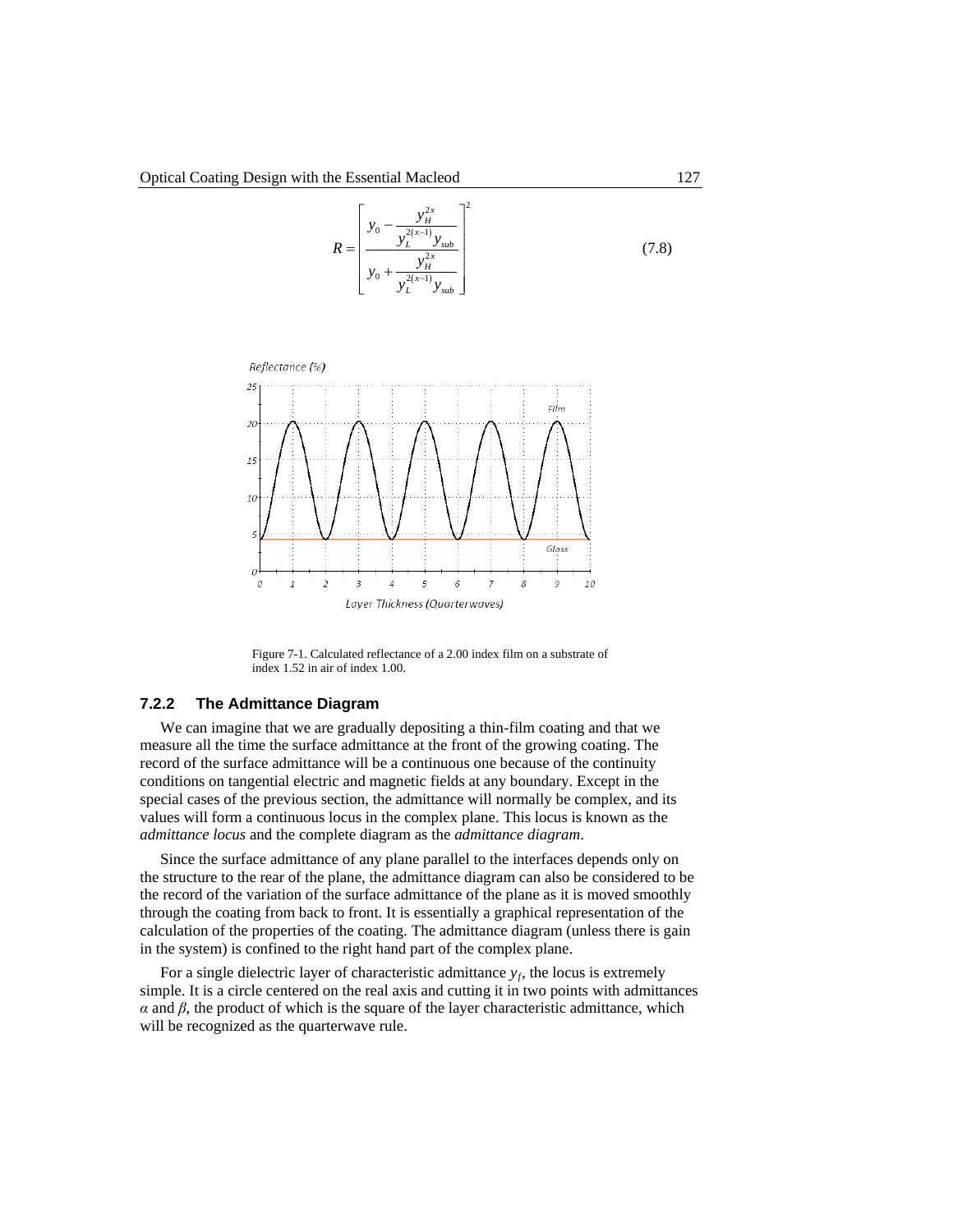$$
\alpha \beta = y_f^2 \tag{7.9}
$$

The real axis, and a circle centered on the origin and passing through the point  $y_f$  on the real axis, cut the circular locus into eighth waves.



Figure 7-2. The admittance locus of a dielectric layer of admittance  $y_f$ . The locus is described clockwise. A complete circle corresponds to a halfwave while the semicircles above and below the real axis correspond to quarterwaves. The circle centered on the origin and passing through  $y_f$ cuts the locus further into eighth waves. The points of intersection with the real axis are related by the quarterwave rule,  $\alpha\beta = y_f^2$ .

The starting point for the circular locus must lie on the locus. If the starting point moves so that it is no longer on a particular circle, there will be a new circular locus that will pass through the new starting point and also cut the real axis according to the quarterwave rule. We can imagine a set of admittance circles that all apply to a particular material with characteristic admittance  $y_f$ , say, but each corresponding to a different starting point. Each circle will be entirely outside or entirely inside the other circles of the set. None will intersect. The point  $y_f$  on the real axis will be inside every circle, although it will not be the center of any. We call such a set of circles a nested set and describe them as nested about the point *yf*. [Figure 7-3](#page-13-0) shows such a set of nested circles. In this case they correspond to material of admittance 1.38. The real axis and the blue circle centered at the origin and through 1.38 cut every circle into eighth waves. This gives a good idea of the way in which the optical thickness varies around the circles.

When absorption is introduced into a dielectric layer the loci are no longer circular but gradually spiral in towards the point (*n*-*ik*) the rate of approach being greater, the greater the value of *k*.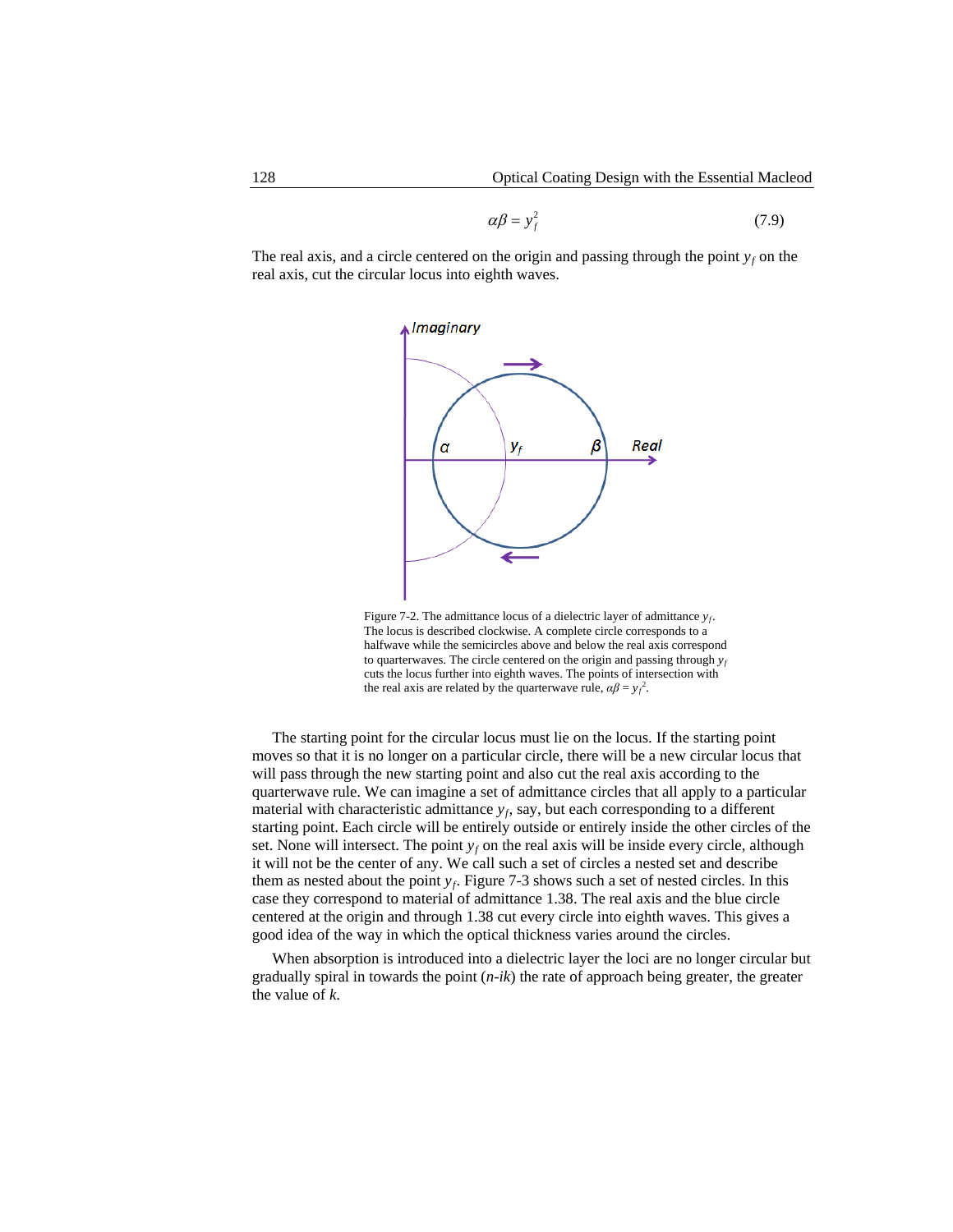

Figure 7-3. A set of possible admittance loci for dielectric material of characteristic admittance 1.38. The admittance circles form a set that is nested about the point 1.38 on the real axis. Each circle corresponds to the same characteristic admittance of 1.38 but has a starting point that is on no other circle.

<span id="page-13-0"></span>For metals, the locus is a little more complicated[, Figure 7-4.](#page-14-0) If the losses are zero, that is the real part of the characteristic admittance is zero, then the locus is exactly circular with center on the real axis and passing through the points *k* and -*k* on the imaginary axis. If the losses are small, so that *n* is now finite, then the locus remains virtually circular but is slightly rotated so that it passes from the point  $(-n, k)$  to the point  $(n, -k)$ , the part on the left-hand side of the imaginary axis being inaccessible. It is as if the pattern were rotated through a small angle about the origin. The phase thickness, 2*πnd*/*λ* is not a useful concept when dealing with metals. A related quantity, 2*πkd*/*λ*, sometimes denoted by the symbol  $\beta$ , is a more useful parameter. Contours of constant  $\beta$ when *n* is zero are sets of circles centered on the imaginary axis and nested about the points *k* and -*k* on the axis. These are shown in [Figure 7-4](#page-14-0) using thin lines. When *n* is rather larger, as in metals like chromium and nickel, the circular loci become distorted into spirals.

The complete admittance locus of a coating with more than one layer consists of a series of segments, each corresponding to a particular layer. These segments are attached to each other without breaks, so that the complete locus from substrate to outer surface of the coating is continuous.

A set of constant reflectance contours may be added to the admittance diagram, [Figure](#page-14-1)  [7-5.](#page-14-1) These contours are circular and coincide with the set of admittance circles of the incident medium material, zero reflectance at, and only at, the point  $y_0$  on the real axis. They allow the reflectance of the coating to be readily judged. Note that the geometry of the figure implies that the extrema of reflectance coincide with the intersections of the loci with the real axis. It is also easy to see that provided the admittance of the film is greater than that of the incident medium, as in [Figure 7-5,](#page-14-1) then that part of the locus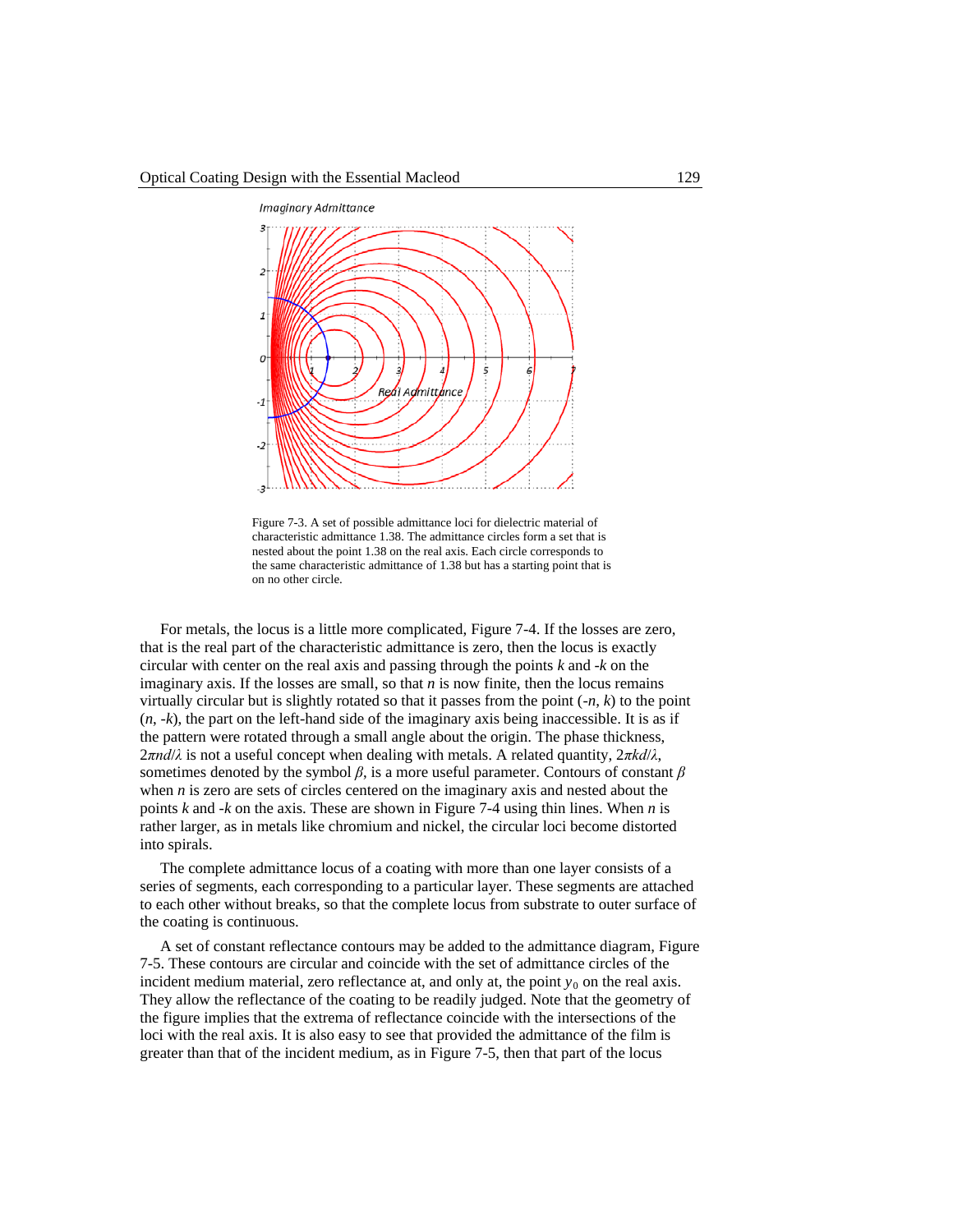below the real axis represents falling reflectance with increasing thickness and that part above represents rising reflectance.



<span id="page-14-0"></span>Figure 7-4. Metal admittance loci. The left-hand side shows an ideal metal with zero *n*. The circles intersect at *k* and *–k* on the imaginary axis. The right-hand side shows a metal with small but finite n. The loci now intersect at the points (-*n*+*ik*) and (*n*--*ik*).



<span id="page-14-1"></span>Figure 7-5. The yellow circles are the isoreflectance contours for air incident medium spaced at intervals of 5%. The black circle is the admittance locus corresponding to the design o[f Figure 7-1.](#page-11-1) The reflectance extrema are at the intersections with the real axis.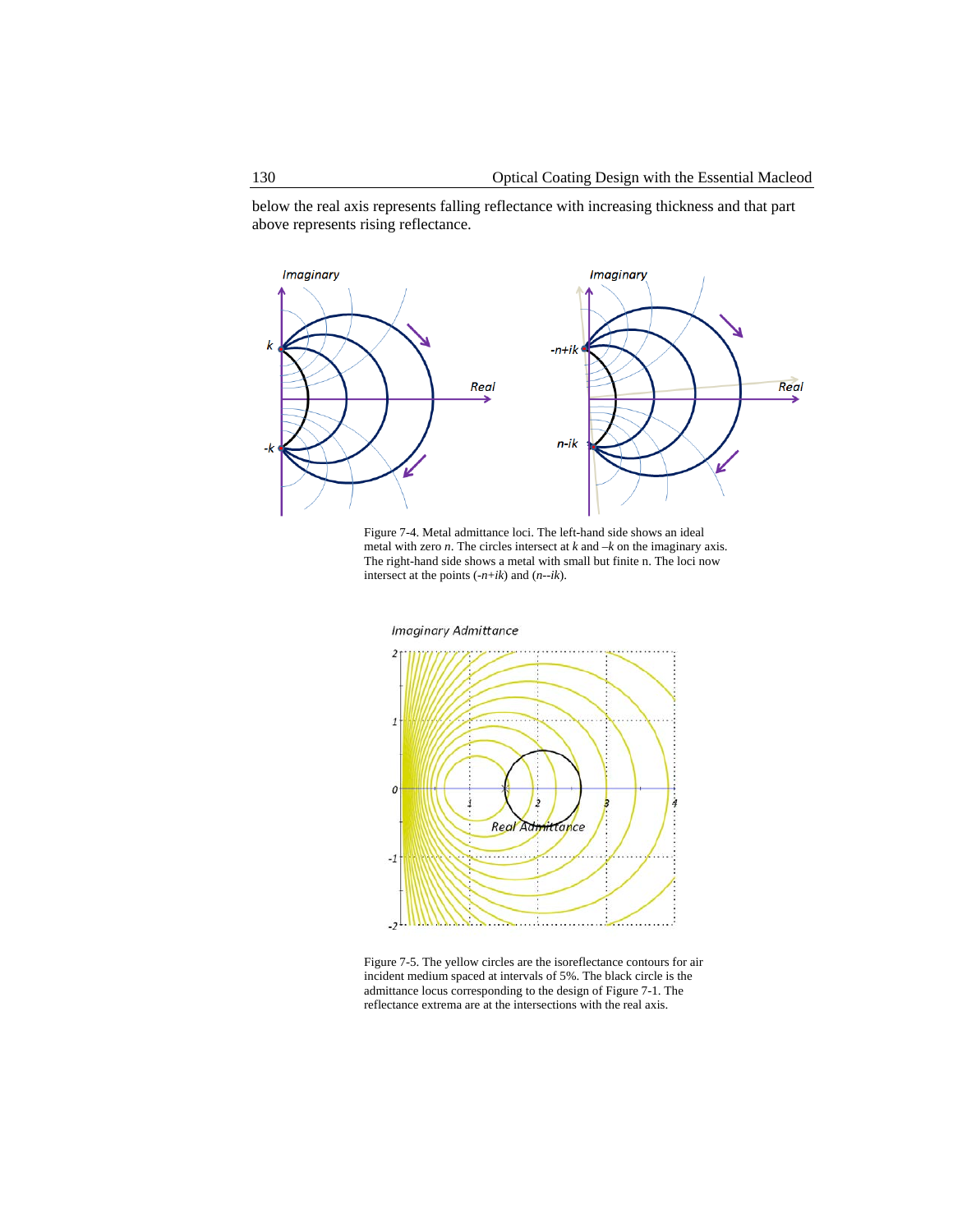# <span id="page-15-0"></span>**8.18 Rugate**

|                                           | Incident Medium: 1.52 | Substrate: 1.52                       |                                      |
|-------------------------------------------|-----------------------|---------------------------------------|--------------------------------------|
|                                           | $\lambda_0$ : 1000nm  |                                       |                                      |
| Symbol                                    | Material              | Optical<br><b>Thickness</b><br>(FWOT) | Physical<br><b>Thickness</b><br>(nm) |
| None.                                     | 1.45                  |                                       |                                      |
| None                                      | 2.00                  |                                       |                                      |
| <b>Starting</b><br>Formula                |                       | See Rugate Generator                  |                                      |
| Calculation<br>250 <sub>nm</sub><br>range |                       | 2000nm                                |                                      |

Performance

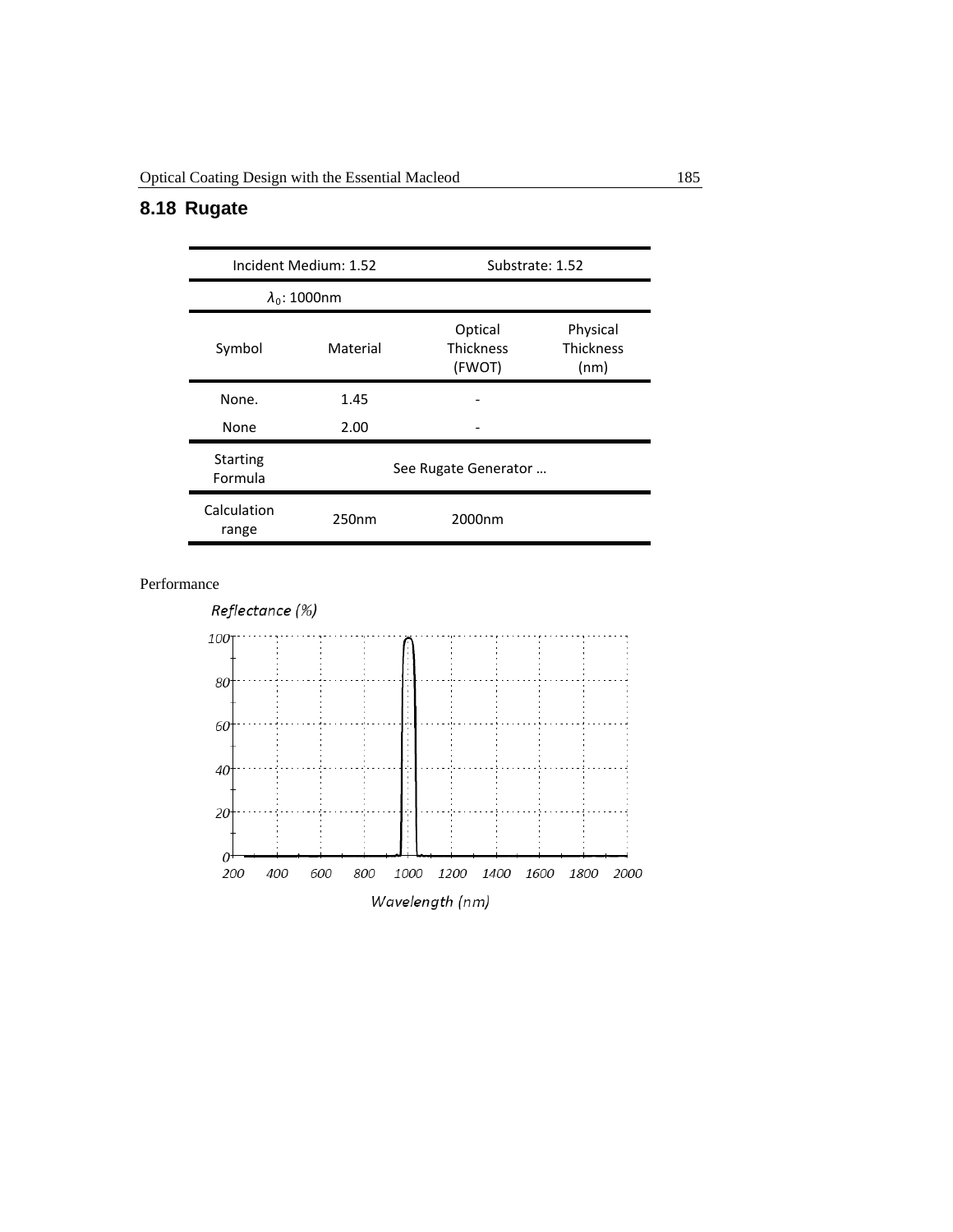

Notes

A rugate filter in the classical sense is an inhomogeneous layer with a sinusoidal variation of index through it. The characteristic of the filter is a single reflection peak, rather like a quarterwave stack with all the higher orders suppressed. The term rugate, however, is frequently applied to any inhomogeneous system and it is this broader sense that applies to the Generate Rugate… tool. There is no exact general analytical solution to the problem of the calculation of the properties of an inhomogeneous layer although there are some special cases. The calculation technique, therefore, is to use a discrete model with sufficiently thin layers. We judge the layers as sufficiently thin when further thickness reduction has no effect. Usually an optical thickness of around one tenth of the shortest wavelength to be calculated suffices. The tool permits easy variation of layer thickness. We use it here to set up a simple rugate to illustrate its use.

The rugate is divided into three parts. The first and third parts are inhomogeneous matching structures that vary smoothly in index between incident medium and rugate and substrate and rugate respectively. Here we use a sinusoidal profile and make them one halfwave thick at the longest wavelength of interest. The rugate part is a single line (reflection peak) with sinusoidal variation between a high and low index, NHigh and NLow respectively. It is apodized (that is multiplied by a function to reduce ripple) using a half sine cycle. To simplify matters we use non dispersive materials, 1.52 for the substrate, 1.52 for the incident medium and a mixture of 2.00 and 1.45 for the coating materials, corresponding roughly to a silicon oxynitride material.

The macro has been written to be easily understood so that there are more variables defined and more lines of code than might be strictly necessary. It could be made much more compact. The code is reproduced below. Default comment lines that are automatically shown in the window list predefined variables and are not shown below. Note that comments start with "!". Executable statements end with ";".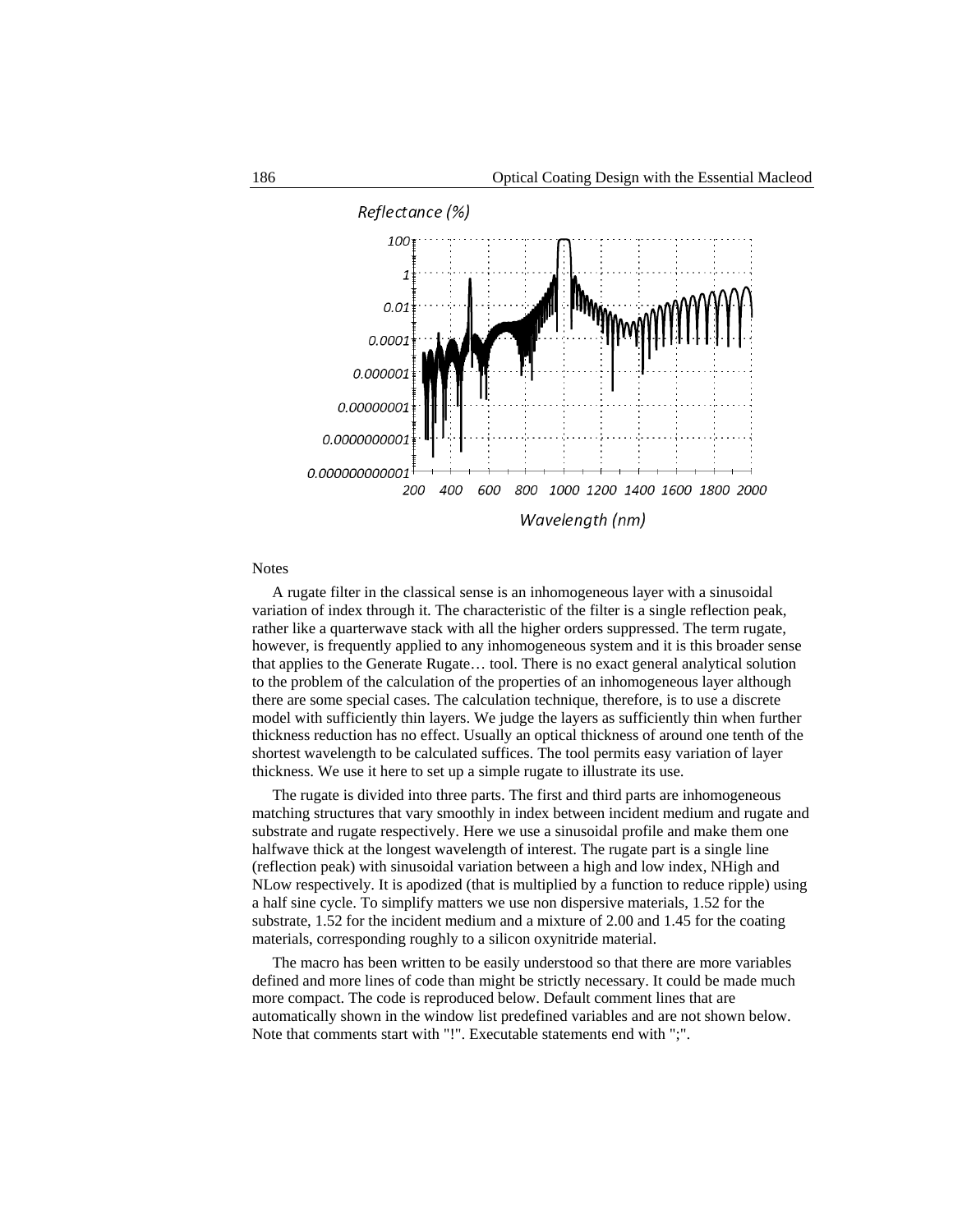We first set up certain variables. The statements are all editable so that the variables can easily be changed if needed. RugateWavelength is the center wavelength of the rugate peak and LongestWavelength is the longest wavelength of interest. We are working in nm. Note that we specify the rugate amplitude in terms of index. The manual shows an example where the excursion of packing density is specified.

If you use the macro to generate or replace a design do make sure once the design is entered that the incident medium and substrate are set to 1.52 material. Try changing the total thickness and the number of layers and see the effect. If you want to change the incident medium to air then leave the rugate generator as it is but add a discrete layer antireflection coating to the front surface to match 1.52 to air.

#### Design Technique

Generate Rugate.... The code for Generate Rugate follows:

| Material               | 2.00      |
|------------------------|-----------|
| <b>Total Thickness</b> | 30.000000 |
| Reference Wavelength   | 1000.00   |
| Void Material          | 1.45      |
| Void Density           | 1.00000   |
| Number of Layers       | 500       |
| Angle Units            | Degrees   |

Note that the statements should be on one line each. Some, because of the formatting for this page have spread onto two lines. Comments are prefixed by and exclamation mark (!) and are shown also in green here for greater clarity.

!-----------------------------------------------------------------------

#### ! IMPORTANT

! NInc and NSub must not be less than NVoid.

! Void Density must be set at 1.00

! Optical Thickness Convention must be set as FWOT

!-----------------------------------------------------------------------

!

! The rugate is made up of three sections, two matching structures, one at either end

! and a central single-line rugate

! First we must define certain parameters. The rugate wavelength can be changed

! if desired.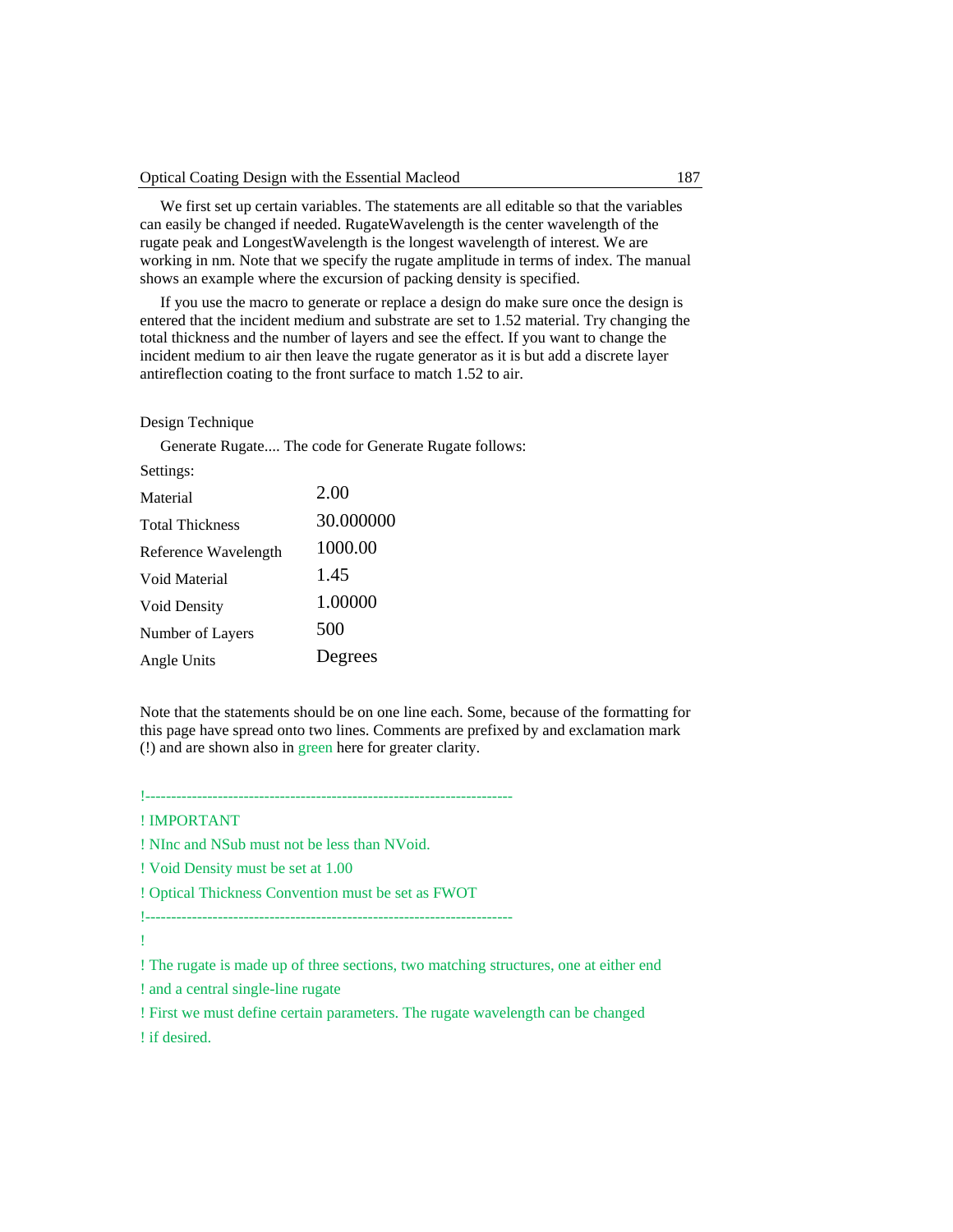RugateWavelength=1000;

LongestWavelength=2000;

NInc=1.52;

NSub=1.52;

NMaterial=2.00;

 $N\text{Void}=1.45$ :

! Next the index excursion for the sine wave variation of the rugate

NHigh=1.8;

NLow=1.6;

! Now we calculate the necessary thicknesses of the matching assemblies.

MatchThickness=LongestWavelength/(2\*ReferenceWavelength);

! The thickness available for the rugate is what is left.

RugateThickness=TotalThickness-2\*MatchThickness;

! The three regions must be defined by logical statements. The region will be recognized ! by a value of unity.

! This means we must have a minus sign in front of the logical statements as shown.

! Remember that Thickness is a predefined variable that corresponds to the thickness at ! the center of the current layer.

Match1=-(Thickness<=MatchThickness);

Rugate=-(Thickness>MatchThickness&Thickness<TotalThickness-MatchThickness);

Match2=-(Thickness>=TotalThickness-MatchThickness);

! The required parameters are mostly given in this rugate in terms of refractive indices.

! The rugate design will be defined in terms of packing density and so we have to ! convert.

! We need the terminal packing densities at incident medium and substrate. These

! give terminal indices equal to those of incident medium and substrate respectively.

PFirst=(NInc-NVoid)/(NMaterial-NVoid);

PLast=(NSub-NVoid)/(NMaterial-NVoid);

! Next calculate the swing in packing density for the rugate.

PHigh=(NHigh-NVoid)/(NMaterial-NVoid);

PLow=(NLow-NVoid)/(NMaterial-NVoid);

PMean=(PHigh+PLow)/2;

PAmplitude=(PHigh-PLow)/2;

! The argument of the sine function that will generate the rugate is required.

! Note that a complete rugate cycle occupies one half of the rugate wavelength.

! Also the design will be defined at the reference wavelength that may be different from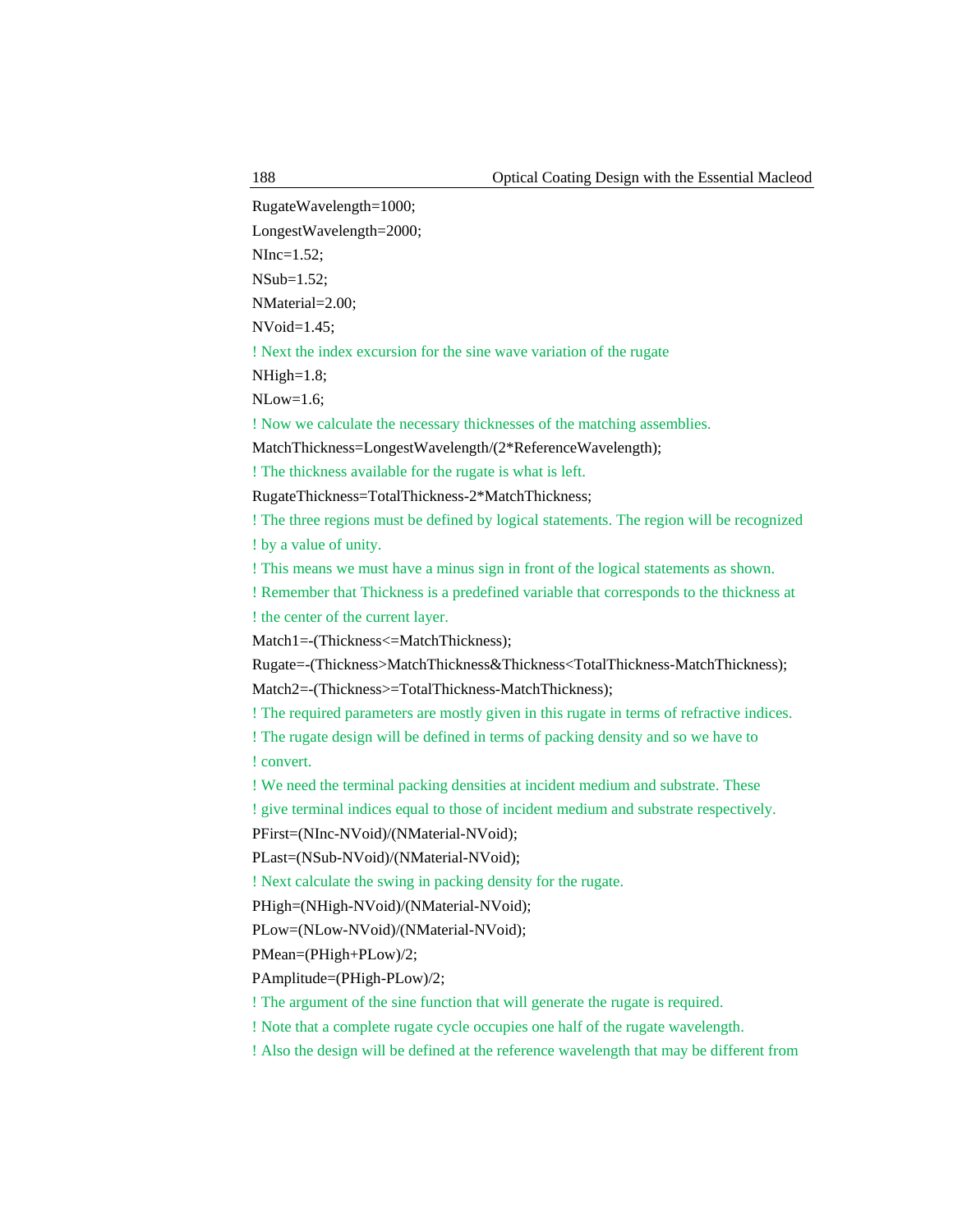! the rugate.

! We want the sine function to start at zero angle and so we have to subtract the

! thickness of the first ! matching section from the variable Thickness to obtain the

! parameter we need to insert in the argument.

RugateArgument=360\*(Thickness-

MatchThickness)\*ReferenceWavelength\*2/RugateWavelength;

! The packing density variation for the rugate is then a simple sine function.

PRugate=PAmplitude\*sin(RugateArgument);

! Additional rugates at different wavelengths can be added if required.

! For example:

! PRugate=PAmplitude1\*sin(RugateArgument1)+PAmplitude2\*sin(RugateArgument2) ! etc.

! Now we need the apodizing function. The rugate sinusoidal variation will be ! multiplied by this.

! We use a half cycle of a sine function so that the rugate thickness corresponds to

! 180 degrees.

Apodization=sin(180\*(Thickness-MatchThickness)/RugateThickness);

! Finally we set up the various parts of the entire structure. The rugate part so far is just

! a sinusoidal variation. It must be multiplied by the apodizing function and then must

! be added to the mean packing density. For the matching structures we find it easier

! to use a single quartercycle of a sine function and to square it to give the shape we need

! (equivalent to 4th and 1st quadrants).

Match1: PackingDensity=PFirst+(PMean-PFirst)\*(sin(90\*Thickness/MatchThickness))^2;

Match2: PackingDensity=PLast+(PMean-PLast)\*(sin(90\*(TotalThickness-Thickness)/MatchThickness))^2;

Rugate: PackingDensity=PMean+Apodization\*PRugate;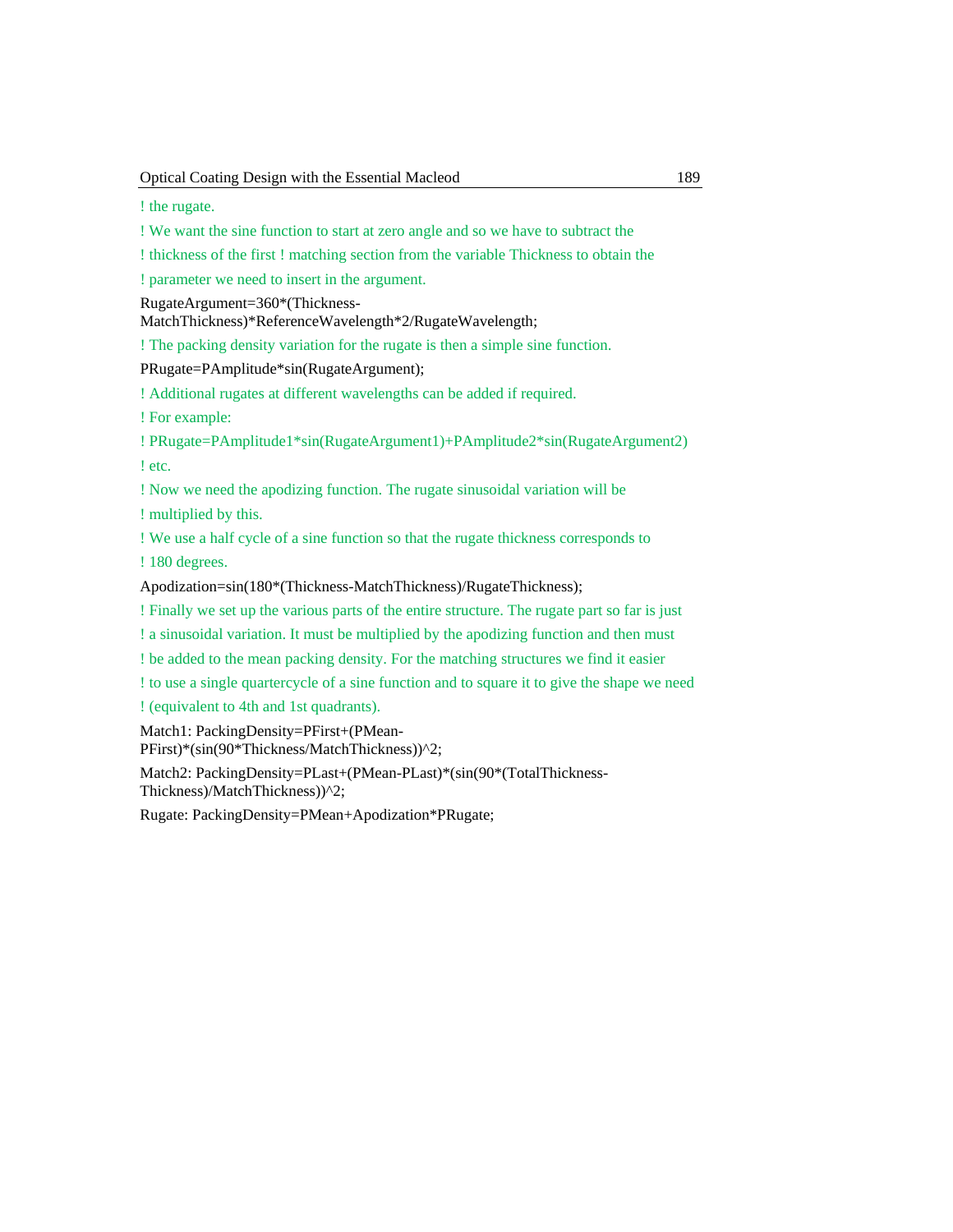# <span id="page-20-0"></span>**11 Short-Pulse Phenomena in Coatings**

Traditionally, coating designers have been able to rely on the steady-state nature of the effects they seek to produce. There are now laser systems, known as ultrafast, capable of generating pulses of light that are short enough for transient response to become significant. Optical communication uses trains of very short pulses that are manipulated by beam splitters in the form of multiple-cavity narrow band filters. These pulses are rather longer than those in ultrafast systems but on the other hand the effect of the multiple-cavity filters is correspondingly greater. The theory of the effect in either case is similar [\[1,](#page--1-130) [2\]](#page--1-80).

The speed of light in vacuo is 299.792 nm/fs. A normal high reflector consisting of a quarterwave stack might be some twenty-five quarterwaves in thickness. At a wavelength of 1µm this implies a trip length for light traveling from the front to the rear of the coating and back again of 12.5µm or a trip time of around 42fs. Pulses that are around 50fs in length are now common in the ultrafast field and pulses can be an order of magnitude still shorter. It is clear that transient response of coatings must now be considered important in such applications, but the effects, in fact, can be significant even with pulses some two or three orders of magnitude longer. The idea that coating properties should have an influence on short pulses and that they might be engineered to have prescribed effects is not new. It is, however, only recently that the field has expanded and the technology advanced to the stage where the application is becoming of major importance. In the communication field the components in question are multiplecavity narrowband filters with extremely narrow widths. The pulses are reflected backwards and forwards many times before they emerge from these components and so the transient effects can be measured in terms of picoseconds rather than femtoseconds.

#### **11.1 Short pulses**

<span id="page-20-1"></span>A short pulse can be thought of as an envelope over a carrier. The carrier contains the phase information associated with the pulse and it travels at what is known as the phase velocity. The energy is obviously associated with the envelope that travels at what is known as the group velocity. The group velocity and the phase velocity are generally different, the phase velocity being the greater. Thus the carrier appears to run through the pulse envelope. A short pulse with Gaussian envelope is shown in [Figure 11-1.](#page-21-1)

The pulse may also be visualized in a different way, as a collection of monochromatic component waves with a continuous distribution of frequencies over a given band. The coherent combination of these monochromatic waves yields the envelope and carrier of the alternative model. Both of the models are entirely equivalent and if we wish, we can pass from one to the other by way of a Fourier transform.

Pulse envelopes frequently have a Gaussian shape. For simplicity we can look at the temporal variation at the origin of our coordinates,  $t = 0$ ,  $z = 0$ , and then

$$
F(t) = Ae^{-\frac{t^2}{2\mu^2}}
$$
\n(11.1)

where  $\mu$  has the dimensions of time. The Fourier transform gives the frequency distribution and it is also a Gaussian function,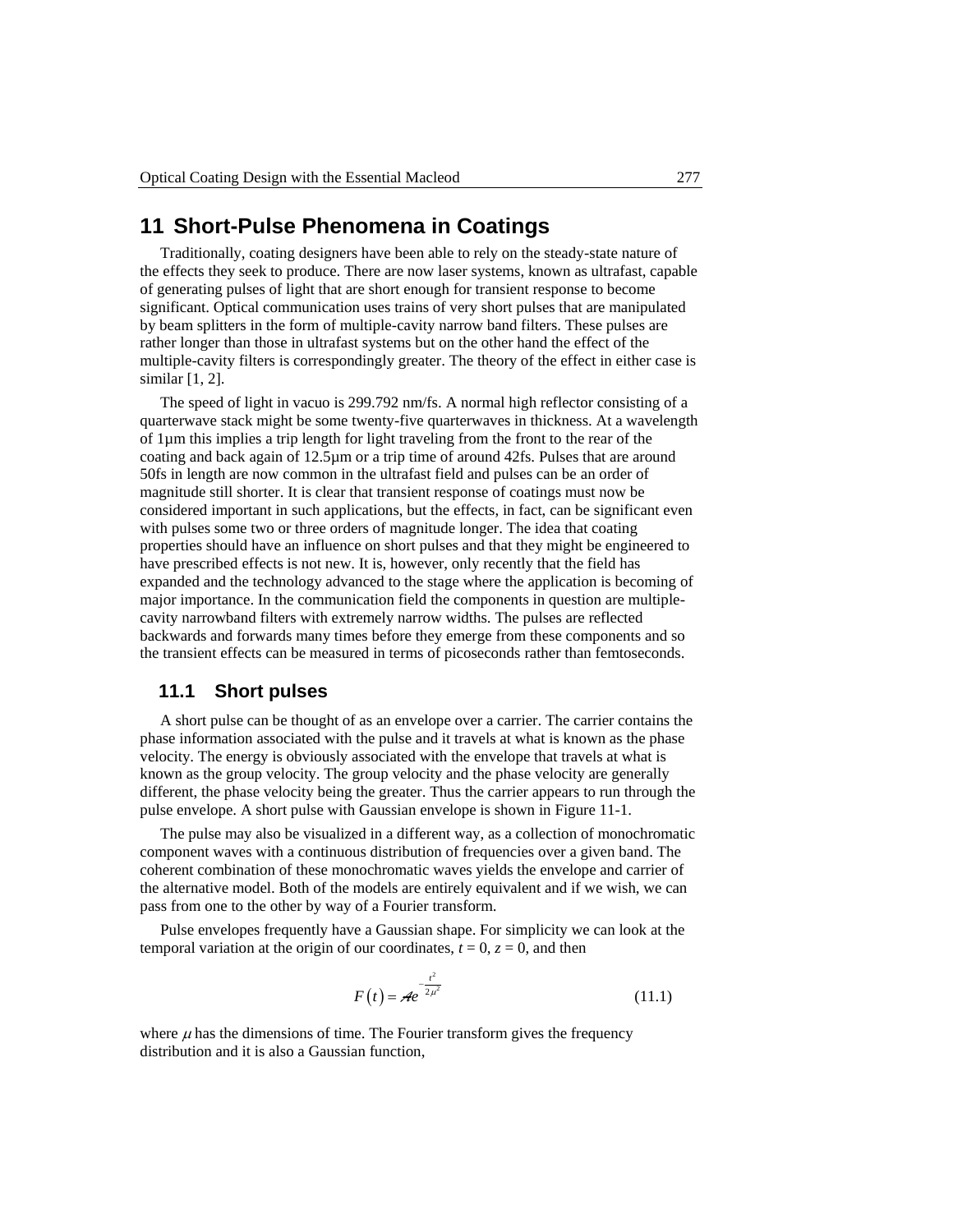$$
G(\omega) = \mathcal{E}e^{-\frac{\mu^2(\omega - \omega_0)^2}{2}}
$$
 (11.2)

and it gives the form of the variation of the amplitude of the component wave of frequency ω. If the time between the half-maximum points [*F* and *G* having values of  $1/\sqrt{2}$  times peak] is  $\tau$  and the full width of the pulse (angular) frequency distribution also at half-maximum is 2∆ω [we will be using  $\Delta \omega$  later as the frequency width from the peak to the half-peak point] then

$$
\tau \cdot 2\Delta \omega = 4 \cdot \log_e 2 \tag{11.3}
$$

Note that both these quantities are functions of  $\mu$ . For example,

$$
\tau = 2\sqrt{\log_e 2} \cdot \mu \tag{11.4}
$$



<span id="page-21-1"></span>Figure 11-1. A short Gaussian-shaped pulse consisting of an envelope over a carrier of constant frequency. The carrier phase may move faster than the pulse when it will appear to run through the envelope as it travels.

The center of the pulse is the point where all of the component waves are exactly of identical phase. If all the component waves travel at the speed of light in vacuo then the phase coincidence will also travel at that speed and the center of the pulse will move with it. Similarly if all waves slow down equally then the pulse will slow down to the same extent but will otherwise be unchanged.

#### <span id="page-21-0"></span>**11.2 Group Velocity**

The relative phase of the carrier within the pulse is set by the value of phase where all the component waves coincide. If the phase of the waves is zero then the carrier will have a peak exactly at the peak of the pulse. We can find the position of the pulse peak at any time by a simple procedure.

The pulse can be considered to be made up of monochromatic component waves. As these propagate the phase relationships between them will change, but if the pulse shape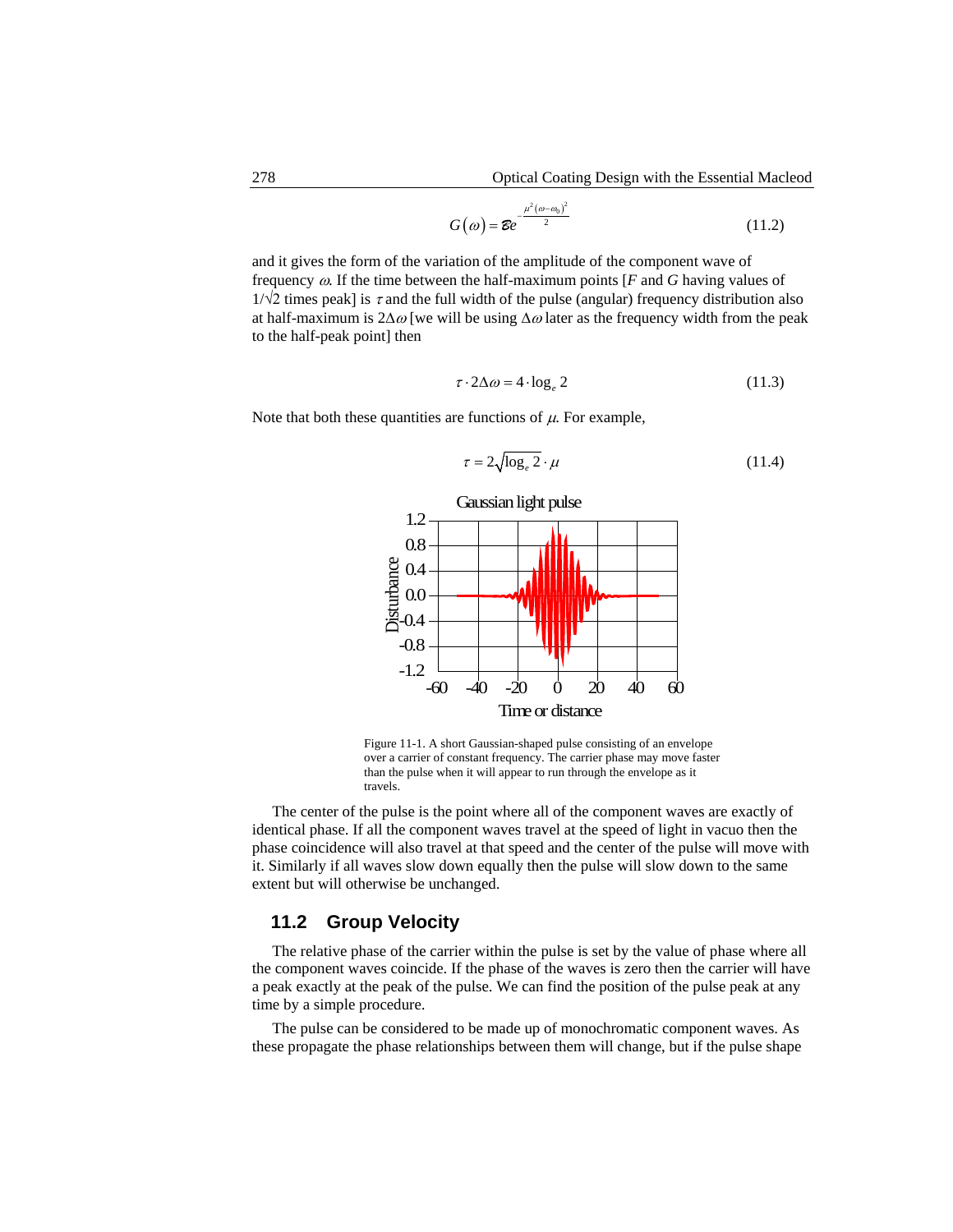is unaltered as it propagates then at any particular time there must be a distance along the path where the phase is identical for all the component waves, and this must correspond to the pulse center. We use the normal thin film convention of ( $\omega \tau$ - $\kappa z$ ) in the phase factor where  $\kappa = 2\pi n/\lambda$  with  $\lambda$  the free space wavelength. We write the component wave phase at distance *z* and time *t* as  $\varphi = \varphi_0 + \Delta \varphi$ . Then for coincidence of all component phases,  $\Delta\varphi$  must be zero.

This condition is

$$
(\omega_0 + \Delta \omega)t - (\kappa_0 + \Delta \kappa)z = \varphi_0 + \Delta \varphi
$$
  
\n
$$
\omega_0 t - \kappa_0 z = \varphi_0
$$
  
\n
$$
\Delta \varphi = 0 = \Delta \omega t - \Delta \kappa z
$$
  
\n
$$
z = \frac{\Delta \omega}{\Delta \kappa} t = v_g t
$$
\n(11.5)

The quantity  $\Delta \omega / \Delta \kappa$  is known as the group velocity,  $v_g$ , and clearly it must remain constant if the position  $\zeta$  is to be the same for all the component waves and the shape of the pulse unchanged.



Figure 11-2. Sketch showing the component waves of the pulse with the z-axis as the direction of propagation. The sinusoidal profile of the components is modeled as a set of colored contours that can be thought of as projecting out of and into the plane of the diagram. The pulse peak coincides with the position where the phase of all the components is exactly equal and that coincidence is clearly seen in the center of the figure. In an actual case the amplitudes of the individual components will reduce following a Gaussian expression as the frequency moves further from  $\omega_0$ , the carrier frequency.

An alternative visualization involves a simple diagram. We plot the *z*-direction horizontally and  $\omega$  vertically. We reproduce the profile of the bundle of component waves making up the pulse, as a set of colored contours. As  $\omega$  increases the wavelength reduces so that the spacing of the contours reduces. Contours of constant  $\varphi$  follow the colored bands. Provided there is one contour that runs normally across the lines, and that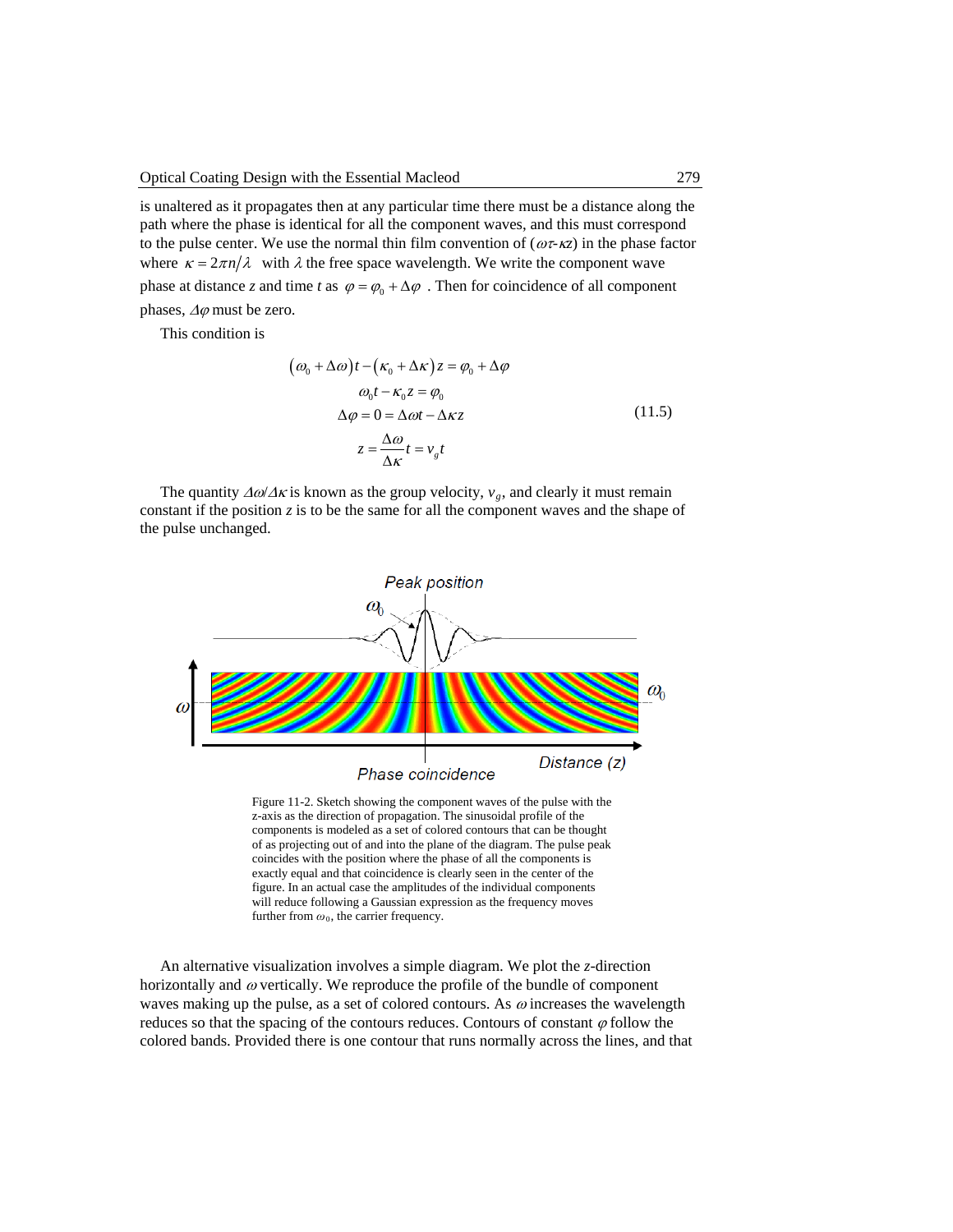can be seen in the center of the diagram, then the pulse peak will be positioned there and the pulse shape will be unchanged.

In a nondispersive medium the phase at the peak will be constant (zero in our case because of the starting condition) because all the component waves will be traveling at identical velocity even though it may be less than the velocity in free space. In a dispersive medium, the component waves travel at different velocities according to the particular value of refractive index. Provided the variation in velocities still permits a phase coincidence somewhere, then the pulse will appear there and will be unchanged in shape although the phase of the carrier wave will be altered. It is clear from equation (11.5) that the critical condition is for the group velocity to remain constant across the frequency spectrum of the pulse.

In a dispersive medium, the refractive index changes with frequency. We can calculate the group velocity in terms of this change.

$$
\kappa = \frac{2\pi n(\omega)}{\lambda} = \frac{\omega n(\omega)}{c}
$$

$$
\frac{dk}{d\omega} = \frac{n(\omega)}{c} + \frac{\omega}{c} \cdot \frac{dn(\omega)}{d\omega}
$$

$$
v_{g} = \frac{c}{n(\omega) + \omega \cdot \frac{dn(\omega)}{d\omega}}
$$
(11.6)

<span id="page-23-0"></span>In a medium with normal dispersion, this is, unfortunately, not constant.

#### **11.3 Group Velocity Dispersion**

There is no guarantee that the group velocity be constant with changing frequency. If the second derivative of  $\omega$  with respect to  $\kappa$  is non zero then there can be no phase coincidence and the pulse will be perturbed. If we limit ourselves to the second derivative then we can write the expression for the phase of an arbitrary component wave as:

$$
(\omega_0 + \Delta \omega) \cdot t - \left(\kappa_0 + \Delta \omega \cdot \frac{d\kappa}{d\omega}\bigg|_0 + \frac{1}{2} (\Delta \omega)^2 \cdot \frac{d^2 \kappa}{d\omega^2}\bigg|_0 \right) \cdot z = \varphi + \Delta \varphi \tag{11.7}
$$

and we can immediately identify a problem. The third term in the coefficient of *z* is even in  $\Delta\omega$  and so cannot be compensated by the other terms. A simple way of handling this problem is to pair the component corresponding to  $+\Delta\omega$  with that corresponding to  $-\Delta\omega$ . In each case we ensure that the value of  $\Delta \varphi$  is zero. This implies introducing a different time *t* for each member of the pair although we retain the same value of *z*, and, therefore, gives two equations for each  $\Delta\omega$  instead of the usual one.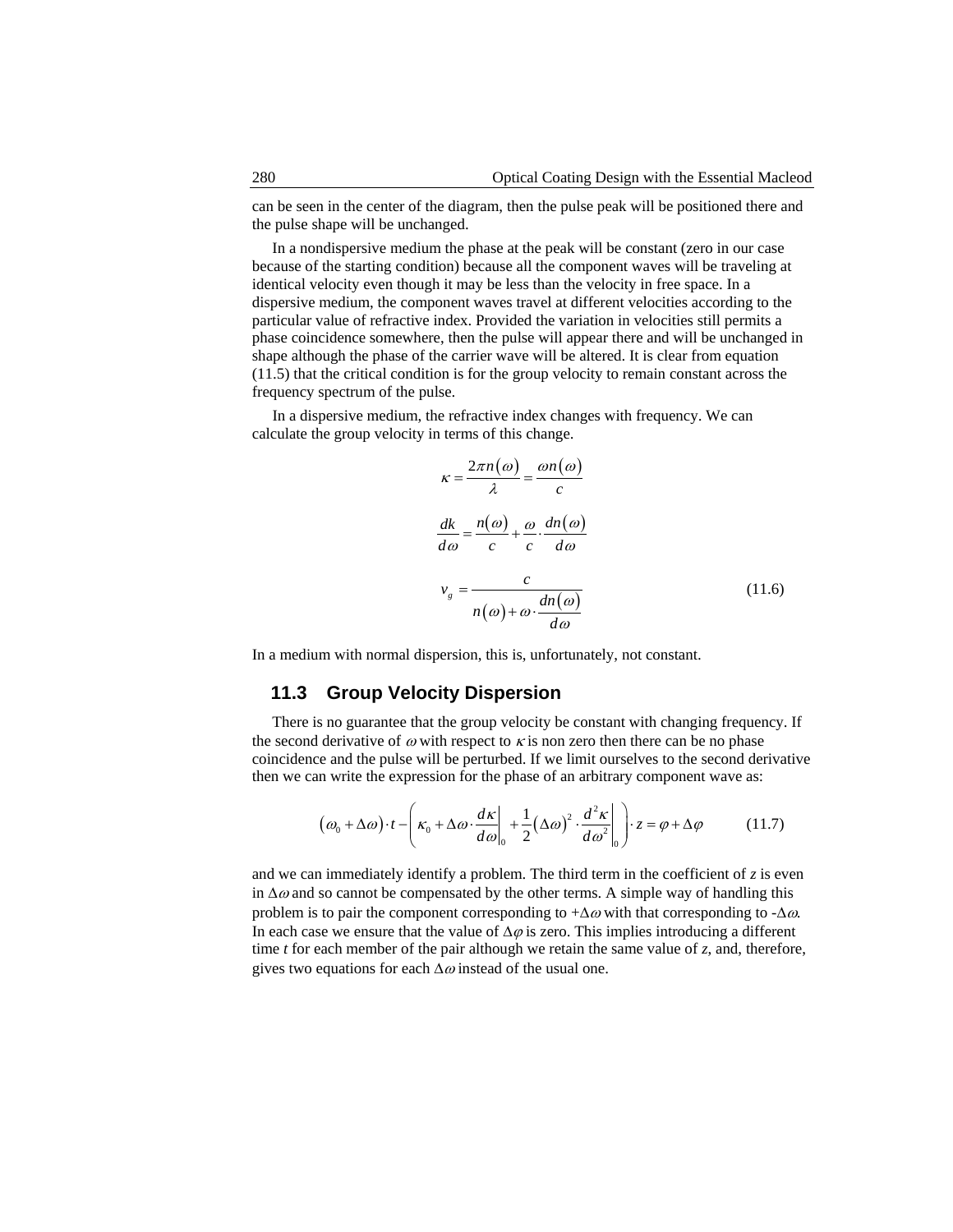$$
\Delta \omega \cdot t_1 - \Delta \omega \cdot \frac{d\kappa}{d\omega}\bigg|_0 \cdot z - \frac{1}{2} (\Delta \omega)^2 \cdot \frac{d^2 \kappa}{d\omega^2}\bigg|_0 \cdot z = 0 \tag{11.8}
$$

$$
-\Delta\omega \cdot t_2 + \Delta\omega \cdot \frac{d\kappa}{d\omega}\Big|_0 \cdot z - \frac{1}{2} (\Delta\omega)^2 \cdot \frac{d^2\kappa}{d\omega^2}\Big|_0 \cdot z = 0 \tag{11.9}
$$

Then 
$$
\Delta t = (t_1 - t_2) = \Delta \omega \cdot \frac{d^2 \kappa}{d \omega^2} \cdot z \qquad (11.10)
$$

The component pairs are, therefore, displaced from each other in time and, of course, the pulse must be broadened in consequence. We could treat the  $\Delta\omega$  in expression (11.10) as half the width of the frequency distribution of the basic initial pulse, so that the range of frequencies would then be from  $\omega_0$ - $\Delta\omega$  to  $\omega_0$ + $\Delta\omega$ . The pulse would then be smeared out by the ∆*t* in (11.10). Actually, more rigorous calculation shows that we should better use a value of 2∆*t* instead of just ∆*t*

Then the new pulse width is given by

$$
\tau^2 = \tau_0^2 + \left(2\Delta t\right)^2
$$

If we write

$$
\tau_g^2 = \frac{d^2\kappa}{d\omega^2}\bigg|_0 \cdot z
$$

then,

$$
\tau^2 = \tau_0^2 + \left(2\Delta\omega\tau_g^2\right)^2
$$

and since  $\Delta \omega = (\sqrt{\log_e 2})/\mu^2$  and  $\tau_0 = 4(\sqrt{\log_e 2})\mu^2$ ,

$$
\tau = \tau_0 \left( 1 + \frac{\tau_s^4}{\tau_0^4} \right)^{1/2} \tag{11.11}
$$

Note that  $(\tau_g/\mu)^4$  rapidly becomes negligible when  $\tau_g$  becomes less than  $\mu$  but rises sharply when it is greater. This means that as long as long as  $\tau_g$  is comfortably less than  $\mu$ its effect can be neglected.

[Figure 11-3](#page-25-0) shows a sketch of the spectral components of the pulse in the presence of appreciable group velocity dispersion. At the center of the pulse there is no exact phase coincidence. All that can be done is to pick the best position where the phase varies least in total across the pulse. We can think of the pulse as split into two parts each of which can be thought of as representing a pulse on its own, with its own group velocity. Because these group velocities are different, there is a difference in the arrival times of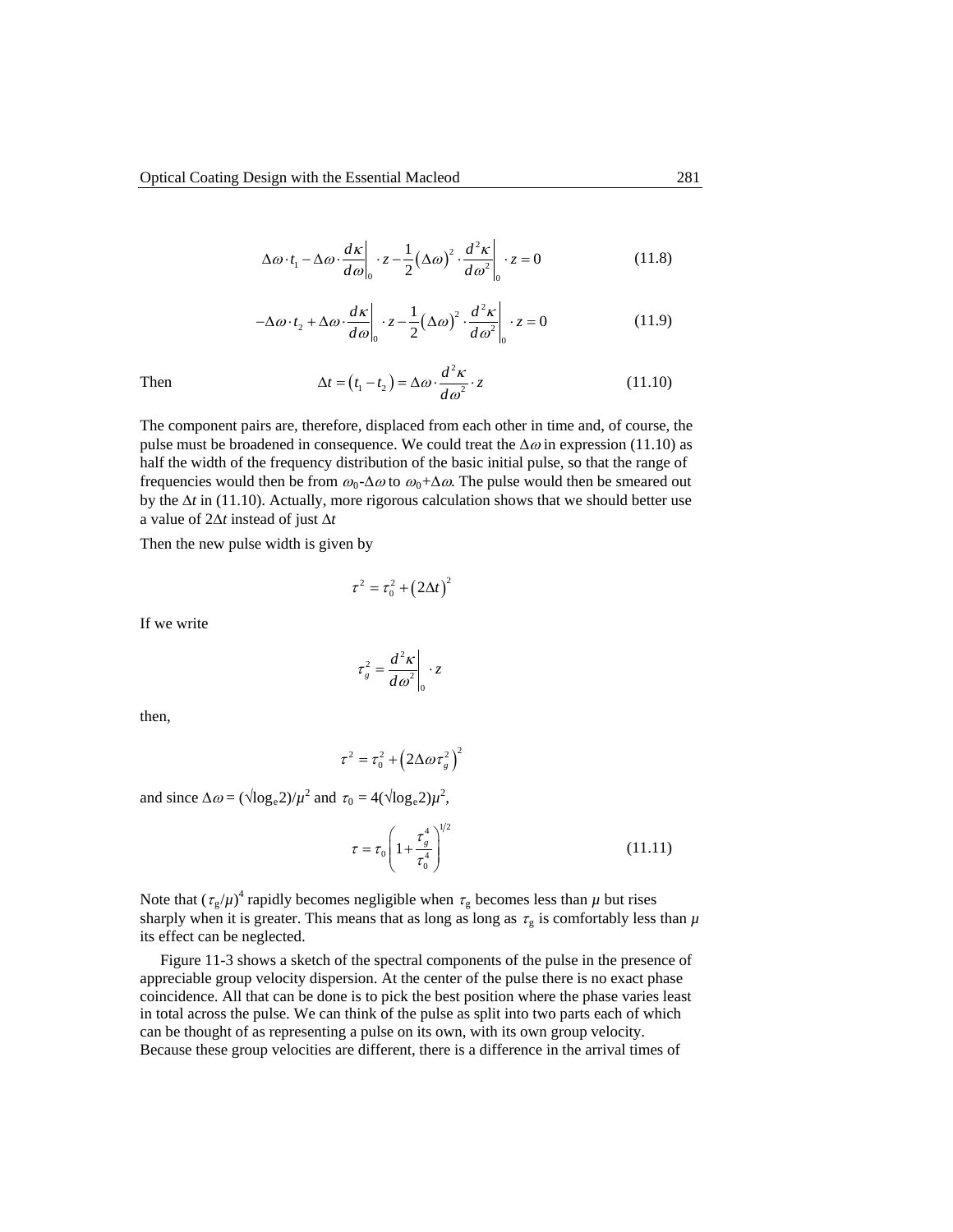the two sub-pulses representing a broadening of the resultant. Also, as can readily be seen from the diagram, the carrier frequency is different. In the case illustrated the frequency at the front of the pulse is lower than that at the rear. The resultant pulse is said to be chirped.



<span id="page-25-0"></span>Figure 11-3. The pulse frequency distribution can now be thought of as roughly split into two parts, each of which can be considered as representing a component pulse with its own center position and carrier frequency. Since the group velocity is different for the two component pulses they separate such that one lags behind the other and the combined pulse is broadened and its carrier frequency gradually shifts from  $\omega_1$  to  $\omega_2$ .



Figure 11-4. A sketch of a chirped pulse, that is, one where the carrier frequency is varying through the pulse. In this case the frequency is lower at the front than at the back and this would be the result of normal dispersion.

A more rigorous calculation of the effect of the group velocity dispersion on the pulse is a little involved. We choose the position *z* where we will measure the pulse. We will then treat *z* as a constant in the analysis. Then, at *z*, each individual component of the pulse can be written in the form of an amplitude that depends on the frequency together with the phase factor. This is: